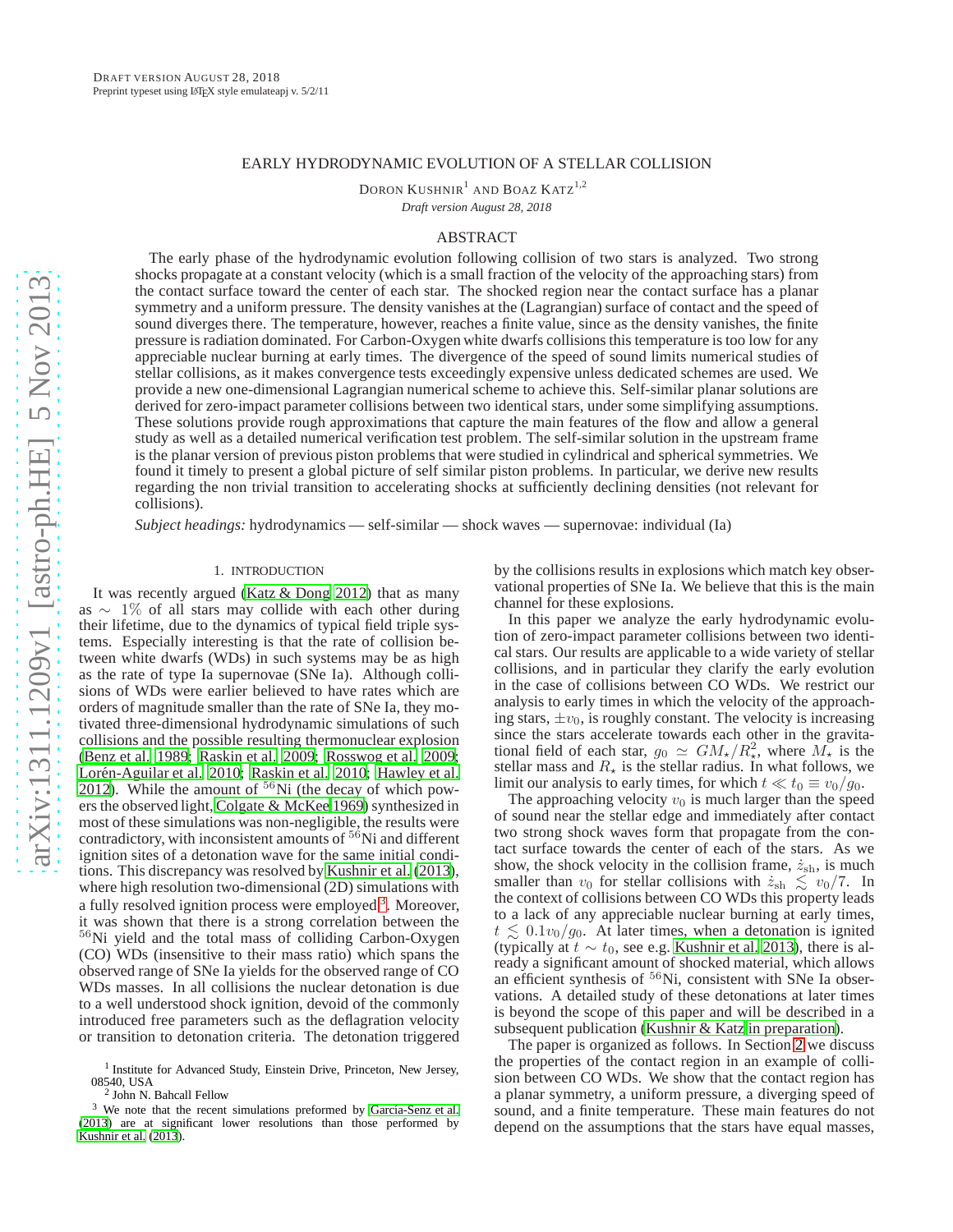that the impact parameter is zero or on the specific density profile. The planar symmetry allows us to verify that the results of a realistic 2D simulation of a collision (with a limited resolution near the contact surface) are correct, by comparing it to a high resolution one-dimensional (1D) simulation. A numerical difficulty arises due to the diverging speed of sound and is overcome using a new 1D numerical scheme. In Section [3,](#page-3-0) we consider the ideal case of zero impact collisions of identical stars with a (pre-collision) power-law density profile,  $\rho = Kr^{-\omega}$ , and an ideal equation of state (the somewhat confusing notations,  $r$  for the distance from the contact surface and  $\omega < 0$  for increasing profile, are used to be consistent with previous literature on propagating shocks in cylindrical and spherical symmetries, see below). The exact self-similar solution of this problem as well as a simple and accurate analytical approximation are derived. We find excellent agreement between the 1D numerical results and the self-similar solutions, which shows that the self-similar solutions are achieved for this flow and that our numerical scheme solves the flow equations accurately.

The self-similar solution in the upstream frame is the planar version of previous piston problems that were studied in cylindrical and spherical symmetries [\(Sedov 1945;](#page-13-11) [Taylor 1946;](#page-13-12) [Sedov 1959,](#page-13-13) and references therein). We found it timely to present a global picture of self similar piston problems. In Section [A,](#page-7-0) the solutions for planar, cylindrical and spherical symmetries, for all values of the density power law index  $\omega$ are presented and compared. In particular, we derive new results regarding the non trivial transition to accelerating shocks at sufficiently declining densities (not relevant for collisions) and point out interesting similarities and differences with the strong explosion problem.

#### <span id="page-1-0"></span>2. THE CONTACT REGION HAS A PLANAR SYMMETRY, A UNIFORM PRESSURE, A DIVERGING SPEED OF SOUND, AND A FINITE TEMPERATURE

In this section we discuss the properties of the contact region. We begin with an example of collision between CO WDs (Section [2.1\)](#page-1-1). We show that the contact region has a planar symmetry, a uniform pressure, a diverging speed of sound, and a finite temperature. These main features are general (Section [2.2\)](#page-2-0), and do not depend on the assumptions that the stars have equal masses, that the impact parameter is zero or on the specific density profile. The planar symmetry allows us to verify that the results of a realistic 2D simulation of a collision (with a limited resolution near the contact surface) are correct, by comparing it to a high resolution 1D simulation (Section [2.3\)](#page-3-1). A numerical difficulty arises due to the diverging speed of sound and is overcome using a new 1D numerical scheme. Finally, we show in Section [2.4](#page-3-2) that for all CO WD collisions the temperature at the contact surface is generally too small for any appreciable nuclear burning at early times  $t \lesssim 0.1v_0/g_0$ .

### <span id="page-1-1"></span>2.1. *Example: early stages of the collision of two CO WDs*

The early evolution of the collision of two  $0.64 M_{\odot}$  CO WDs approaching with a Keplerian velocity of  $v_0 = 2.3 \times$ 10<sup>3</sup> km s<sup>−1</sup> and with a zero impact parameter is shown in Figures [1](#page-2-1) (density map) and [2](#page-2-2) (density, pressure, speed of sound, and temperature profiles along the axis of symmetry,  $x = 0$ ). The Figures correspond to  $t = 0.2$  s  $\simeq$  $0.1v_0/g_0$  ( $g_0 \simeq 1.2 \times 10^8 \,\text{cm s}^{-2}$ ). This collision was calculated by [Kushnir et al. \(2013](#page-13-8)) using high resolution 2D FLASH4.0 simulations with nuclear burning (Eulerian, adap-

tive mesh refinement, 19 isotope alpha-chain reaction network, [Dubey et al. 2009;](#page-13-14) [Timmes 1999\)](#page-13-15). The system of equations is closed with the *Helmholtz* equation of state [\(Timmes & Swesty 2000](#page-13-16)) and a multipole gravity solver. Initially the CO WDs are at contact with free fall velocities. The structure of each CO WD is obtained from an isothermal stel-lar model<sup>[4](#page-1-2)</sup> at  $T = 10^7$  K and with a uniform composition of 50% Carbon and 50% Oxygen by mass. Since the *Helmholtz* equation of state assumes complete ionization, the initial profile is not reliable for very low densities  $\rho \lesssim 10^4$  g cm<sup>-3</sup>. For simplicity, we assume that the density profile at the lowest densities is a power law density profile  $\rho \propto d^{-\omega}$ , where d is the distance from the stellar edge and  $\omega \simeq -2.19$  determined by a fit to the profile from the stellar model in the vicinity of  $\rho = 10^4$  g cm<sup>-3</sup>. The exact profile at low densities has a small influence on our results, as discussed below.

This particular problem has a cylindrical symmetry and the position is described by cylindrical coordinates  $x$  (radius with respect to the axis of symmetry) and  $z$  (distance from the plane parallel to the surfaces at contact). The fact that the stars are identical implies a mirror symmetry  $\pm z$  allowing us to focus on one of the stars. We note that the main features that are described below are not restricted to this 2D scenario.

As can be seen, shocks are propagating into each of the identical stars (reaching  $z_{\rm sh} \approx 0.5 \times 10^7$  cm at  $t = 0.2$  s) as evident by the jump in density, pressure, speed of sound, and temperature. The velocity of the shocks  $\dot{z}_{\rm sh} \simeq z_{\rm sh}/t \simeq$  $250 \text{ km s}^{-1}$  is much smaller than  $v_0$ . As we show in Section [3,](#page-3-0) generally  $v_0/z_{\rm sh} \ge 7$  for stellar collisions. Several interesting features are apparent in these figures which are generic to early phases of collisions.

*The evolution has planar symmetry at early times,* t ≪  $(R_{\star}/v_0)(v_0/\dot{z}_{\rm sh})^2$ , in the vicinity of the contact region,  $z, x \ll$  $R_{\star}$  — This is evident in figure [1](#page-2-1) and results from the fact that the (cylindrical) radius of the contact region grows as  $x_{\text{cont}} \propto (R_{\star} v_0 t)^{1/2}$  while the depth of the shocked region grows as  $z_{\rm sh} \propto \dot{z}_{\rm sh} t$  implying that at early times the shocked region is a thin disk with diverging aspect ratio  $x_{\rm cont}/z_{\rm sh} \propto$  $[(R_{\star}/\dot{z}_{\rm sh}t)(v_0/\dot{z}_{\rm sh})]^{1/2} \gg 1$ . A quantitative illustration of the planar symmetry is provided in Figure [2,](#page-2-2) where the hydrodynamic profiles from a 1D planner numerical scheme, described in Sections [2.3](#page-3-1) and [B,](#page-11-0) are shown to agree (to better than 5%) with the profiles along the axis of symmetry. The initial CO WD density of the 1D model equals to the density on the axis of symmetry in the 2D model, and the initial velocity is the free fall velocity. The gravitational field is mimicked by an adjustable acceleration, which is constant in time and space. We choose to apply the surface acceleration of  $g<sub>0</sub>$ , for which the close agreement between the two codes is found. However, since we are interested in the early evolution  $t \ll v_0/g_0$ , our results are not sensitive to the exact value of the applied acceleration. It is clear from Figure [2](#page-2-2) that it is difficult to infer the behavior of the flow variables near the contact surface directly from the 2D simulation because of the limited resolution.

*The pressure is roughly uniform between the two shocks* — This is a common feature of colliding mediums and is due to the short sound crossing time  $z_{\rm sh}/c_s$  compared to the evolution time t which allows the pressure to be evenly distributed. This, in turn, is true due to the fact that the sound speed is generically

<span id="page-1-2"></span><sup>4</sup> http://cococubed.asu.edu/code pages/adiabatic white dwarf.shtml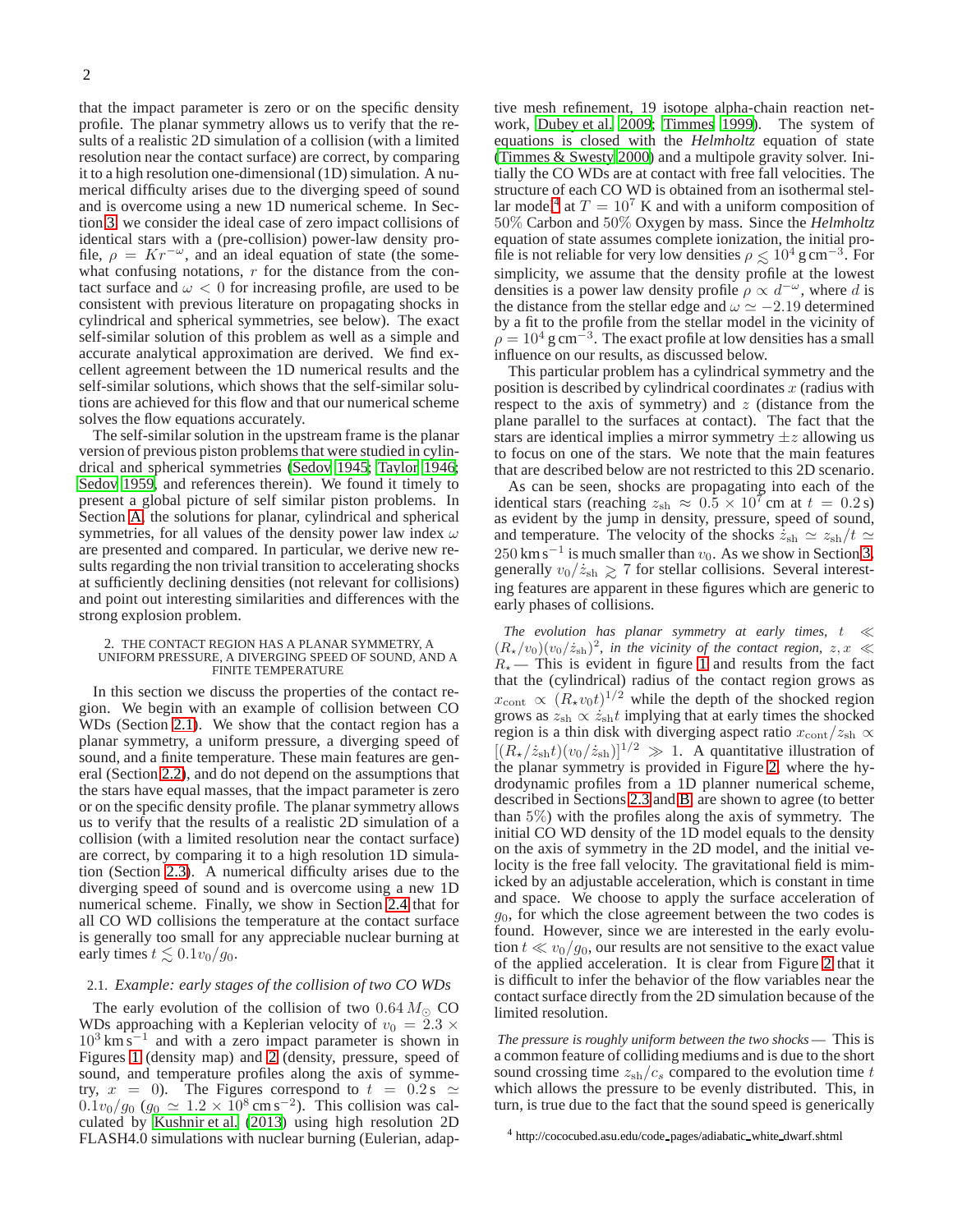

<span id="page-2-1"></span>FIG. 1.— A density map at  $t = 0.2$  s from a 2D FLASH4.0 simulation with  $\simeq$  1 km resolution of the zero-impact-parameter collision of 0.64-0.64  $M_{\odot}$ CO WDs, previously moving on a Keplerian orbit ( $\rho_4 \equiv \rho/10^4$  g cm<sup>-3</sup>). The contact surface is at  $z = 0$ . The positions of the shocks on the symmetry axis ( $x = 0$ ) are  $z_{\text{sh}} \approx \pm 0.5 \times 10^7$  cm. The profiles of the flow variables on the symmetry axis (dashed lines) are given in Figure [2.](#page-2-2)

faster than the velocity in which the shock moves with respect to the shocked fluid in the downstream ( $z < z_{\rm sh}$ ). In the scenario considered here the speed of sound is even larger at smaller z as shown in Figure [2](#page-2-2) and explained below.

*The speed of sound is diverging towards the contact surface* — Given that the pressure is nearly uniform, this is directly related to the fact that the density is decreasing. The reason that the density is decreasing toward the contact surface is that these mass elements are near the surface of the star where the (pre-shocked) density is approaching zero. As we next show, while each element is adiabatically compressed by the flow, the compression is not sufficient to compensate for its initial low value.

*The temperature reaches a finite value towards the contact surface* — The vanishing density and the finite pressure near the contact surface imply that sufficiently close to the surface, the pressure is dominated by radiation, and therefore the temperature is given by  $T \propto p^{1/4}$ . As we show in Section [2.4,](#page-3-2) this temperature is generally too small for any appreciable nuclear burning at early times.



<span id="page-2-2"></span>FIG. 2.— The profiles of the flow variables (temperature, speed of sound, pressure, and density) as function of the distance from the contact surface, z from the 2D FLASH4.0 simulation of colliding CO WDs shown in Figure [1](#page-2-1) (black, the profiles are shown for  $x = 0$ , which correspond to the dashed lines in Figure [1\)](#page-2-1). The hydrodynamic profiles from a 1D planner numerical scheme (red, see text for details) are shown to agree (to better than 5%) with the 2D profiles. The outer position of the uniform pressure region at that time,  $z_{\text{pr}}$ , is marked with red circles (the pressure at  $z < z_{\text{pr}}$  is fixed to be uniform in the 1D simulation). The profiles are normalized as  $T_8\equiv T/10^8$  K,  $c_{s,8}\equiv$  $c_s/10^8$  cm s<sup>-1</sup>  $p_{21} \equiv p/10^{21}$  erg cm<sup>-3</sup>, and  $\rho_4 \equiv \rho/10^4$  g cm<sup>-3</sup>.

# <span id="page-2-0"></span>2.2. *The speed of sound generally diverges at the contact region*

Consider a mass element which is in the vicinity of the contact region. It is useful to work with the column density

$$
m = \int_0^z \rho dz \tag{1}
$$

as a Lagrangian coordinate, where  $m = 0$  at the contact surface. The pressure of the element at the current time  $t$  is equal to the value of the pressure  $p(t)$  throughout the shocked region where it is approximately uniform. Since the shock velocity at early time in the upstream frame is approximately constant (it is roughly  $v_0$  because for stellar collision  $v_0/z_{\rm sh} \gtrsim 7$ , as we show in Section [3\)](#page-3-0), the pressure that the mass element had immediately after it was shocked is proportional to its pre-shocked density  $p_{0,sh}(m) \propto \rho(t = 0, m) \equiv \rho_0(m)$ . The increase in pressure since that time is  $p(t)/p_{0,\text{sh}}(m) \propto$  $p(t)/\rho_0(m)$ . Assuming that the adiabatic compression of the mass element behind the shock can be approximately described with an effective adiabatic index  $\gamma$ , the density and the speed of sound of the mass element at the current time are given by

<span id="page-2-3"></span>
$$
\rho(t,m) \simeq \rho_0(m) \left(\frac{p(t)}{p_{0,\text{sh}}(m)}\right)^{1/\gamma} \propto p(t)^{1/\gamma} \rho_0(m)^{(\gamma-1)/\gamma},
$$
  

$$
c_s^2(t,m) \propto \frac{p(t)}{\rho(t,m)} \propto \left(\frac{p(t)}{\rho_0(m)}\right)^{\frac{\gamma-1}{\gamma}}.
$$
 (2)

Since  $(\gamma - 1)/\gamma > 0$  (for fully ionized plasma  $4/3 < \gamma <$ 5/3), the temperature diverges at the contact surface,  $m \to 0$ ,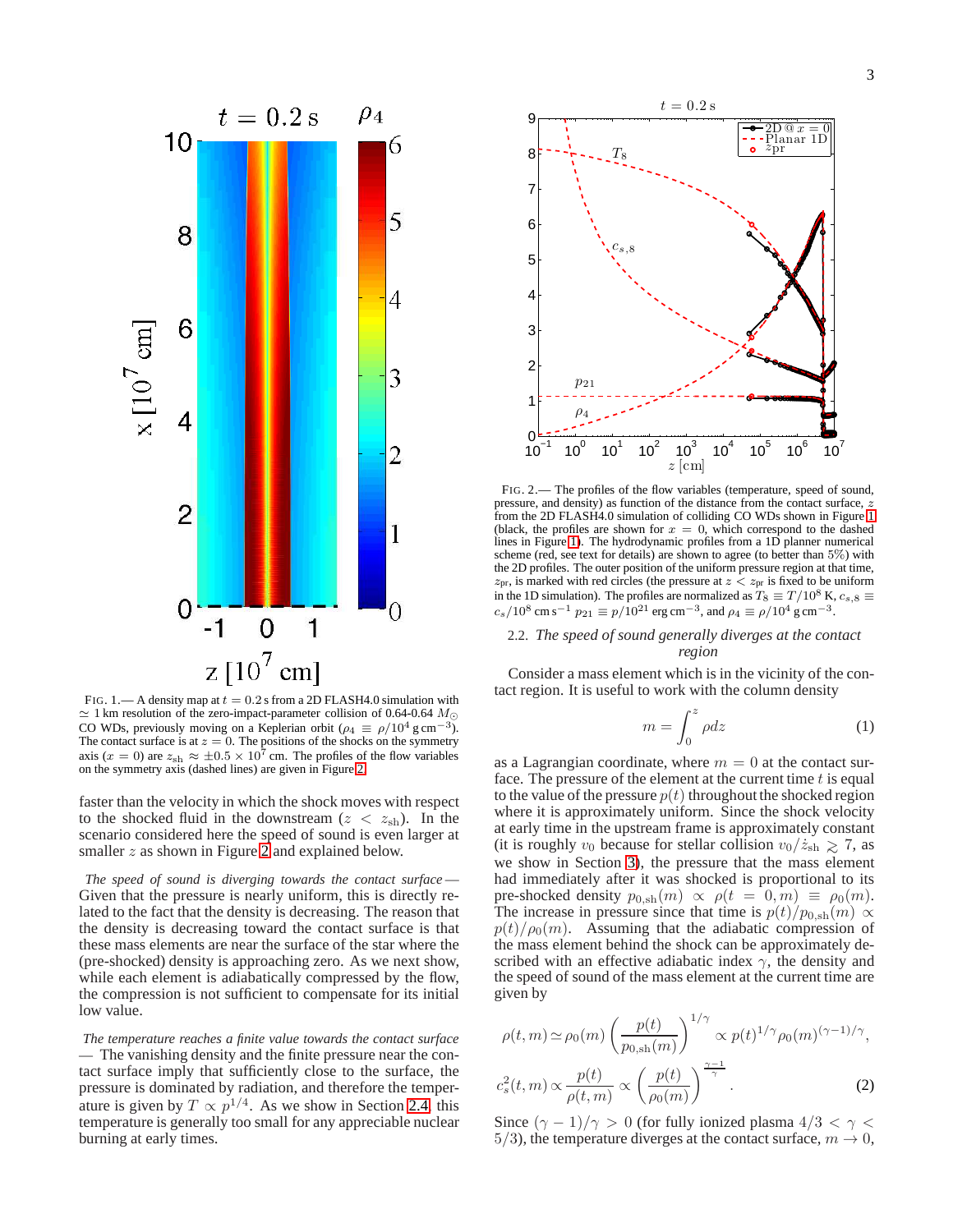where the pre-shocked density was vanishing. We emphasize that the arguments leading to Eqeuation [\(2\)](#page-2-3) do not depend on the assumptions that the stars have equal masses, that the impact parameter is zero or on the specific density profile. Note that the diverging speed of sound makes the approximation of a uniform pressure more accurate at the contact region. Since the pressure is radiation dominated in the vicinity of the contact region, the temperature there,  $T_c(t)$ , can be estimated as

<span id="page-3-3"></span>
$$
\frac{a}{3}T_c^4(t) \simeq p(t) \simeq \frac{2}{\gamma + 1} \rho_0(t) v_0^2 \Rightarrow \qquad (3)
$$
  

$$
T_c(t) \simeq 10^9 \left(\frac{\rho_0(t)}{4 \times 10^4 \text{ g cm}^{-3}}\right)^{1/4} \left(\frac{v_0}{3 \times 10^3 \text{ km s}^{-1}}\right)^{1/2} \text{K},
$$

where a is the black body radiation constant and  $\rho_0(t)$  is the pre-shocked density of the element being shocked at the time t.

In the simple case that the initial density is a power law  $\rho(t = 0, z) = Kz^{-\omega} \propto m^{\omega/(\omega - 1)}$  (see section [3](#page-3-0) for a detailed discussion), the pressure grows with time as  $p(t) \propto$  $t^{-\omega}$ . The density and the speed of sound profile near the contact surface scale as

<span id="page-3-4"></span>
$$
\rho(t, m) \propto t^{-\omega/\gamma} m^{\frac{\omega(\gamma - 1)}{\gamma(\omega - 1)}},
$$
  

$$
c_s^2(t, m) \propto t^{-\frac{\omega(\gamma - 1)}{\gamma}} m^{\frac{-\omega(\gamma - 1)}{\gamma(\omega - 1)}}.
$$
 (4)

The finite (nonzero) values of the density and the speed of sound at  $z = 0$  which were obtained in the 2D simulation presented in Figure [2](#page-2-2) are the result of the finite resolution of that simulation. For higher resolution, the speed of sound (density) at  $z = 0$  increases (decreases). The diverging speed of sound implies that pressure can be quickly equilibrated in the contact plain and material is ejected in a thin layer parallel to the contact surface. The study of this "jet" is beyond the scope of this paper.

# <span id="page-3-1"></span>2.3. *A 1D numerical scheme that allows accurate calculations*

The planar geometry which is valid at early times allow the flow to be accurately solved for using a very high resolution 1D code. In particular, a fully Lagrangian code can be applied which allows the possible ignition of detonation process to be studied [\(Kushnir et al. 2013;](#page-13-8) [Kushnir & Katz in preparation\)](#page-13-10). However, the compression of the elements close to the contact surface, combined with the fact that the speed of sound is diverging, significantly limits the time step allowed by the Currant condition. One way around this is to use Eulerian schemes for the flow near the contact surface, and restrict the size of the cells there. The disadvantage of this method is the numerical "smearing" of the flow variables near the contact surface on the scale of the cell size  $\Delta z$  (which, for example, limits the maximal temperature there). Here we describe a 1D Lagrangian scheme, which allows to overcome the Currant time-step condition constrain without limiting the size of the innermost cells.

As discussed above, the mass elements near the contact surface equalize their pressure efficiently due to the high speed of sound. The scheme uses this fact by approximating the pressure of a chosen Lagrangian region,  $0 < m < m_{\text{pr}},$ in the vicinity of the contact surface  $m = 0$ , to be strictly uniform. In the outer regions,  $m > m_{\text{pr}}$ , the hydrodynamic equations are solved as usual. The evolution of the hydrodynamic profile in the region  $0 < m < m_{\text{pr}}$  is completely

determined by the evolution of the value of the pressure in the region  $p_{\text{pr}}(t)$ . Indeed, the density of each mass element depends on  $p_{\text{pr}}(t)$ , and the position of each element can be expressed as  $z(m) = \int dm \rho^{-1}$ . The pressure  $p_{pr}(t)$  is determined by expressing the position of the edge of the uniform pressure region (which is determined similarly as in the outer region) in terms of the profiles in the region as

$$
z(m_{\rm pr}) = \int_0^{m_{\rm pr}} dm \rho^{-1}.
$$
 (5)

A discretized numerical scheme which implements such a region is described in Section [B.](#page-11-0) In the numerical calculations presented below, this scheme was used. Nuclear burning can be added in a straight forward way and is described in [Kushnir & Katz \(in preparation\)](#page-13-10).

The choice of the (Lagrangian) position of the boundary  $m_{\text{pr}}$  is updated throughout the simulation to account for the growing region of nearly uniform pressure. In practice, a cell is added to the uniform pressure region if its Currant time-step becomes smaller than an appropriate threshold (as compared to outer cells) and convergence is verified by changing the threshold. The validity of this code is confirmed below where it is compared to the exact solutions which are obtained in the case of an ideal gas and power-law density profiles (Figure [3\)](#page-5-0).

# 2.4. *Lack of significant nuclear burning*

<span id="page-3-2"></span>The highest temperature in the vicinity of the contact surface are still too low to allow a significant nuclear burning. In particular, the ignition of a detonation is postponed to later stages of the evolution. This is a general feature of all CO WDs collisions. In the extreme case of  $1 M_{\odot} - 1 M_{\odot}$  collision, where  $v_0 \simeq 3.5 \times 10^3 \,\mathrm{km \, s^{-1}}$ ,  $g_0 \simeq 4.5 \times 10^8 \,\mathrm{cm \, s^{-2}}$ , and  $t_0 \approx 0.78$  s, the upstream density at  $0.1t_0$  is  $\simeq 2 \times$  $10^4$  g cm<sup>-3</sup>, leading to a temperature of  $\simeq 9.2 \times 10^8$  K (see Equation [\(3\)](#page-3-3)) in the vicinity of the contact surface, which is too low for any significant nuclear burning. Note that this estimate derived under the condition  $v_0/\dot{z}_{\rm sh} \gg 1$ , which we show below to generally hold for stellar collisions.

#### <span id="page-3-0"></span>3. SOLUTION IN THE SIMPLIFIED CASE OF AN IDEAL GAS AND A POWER LAW DENSITY PROFILE

We showed in Section [2](#page-1-0) that at early times, where the velocity of the approaching stars is roughly constant, the problem has planar geometry. At these times the pressure in the preshocked region is negligible, since close to the surface of the star the speed of sound decreases significantly and is much smaller than  $v_0$ , which is larger or equal to the free fall velocity and comparable to the typical speed of sound in the star. By adopting the following approximations, the problem is significantly simplified and allows an exact solution:

- The equation of state is that of an ideal gas, with an adiabatic index  $\gamma$ . This is not strictly correct for the shocked region, as near the shock the equation of state is close to that of an ideal gas ( $\gamma = 5/3$ ), while near the contact surface the pressure is radiation dominated  $(\gamma = 4/3).$
- The density distribution has a power law dependence on the distance from the contact surface,

$$
\rho(t=0,z) = Kz^{-\omega}.\tag{6}
$$

While this is not strictly correct near the surface of WDs, by choosing appropriate values for  $\omega =$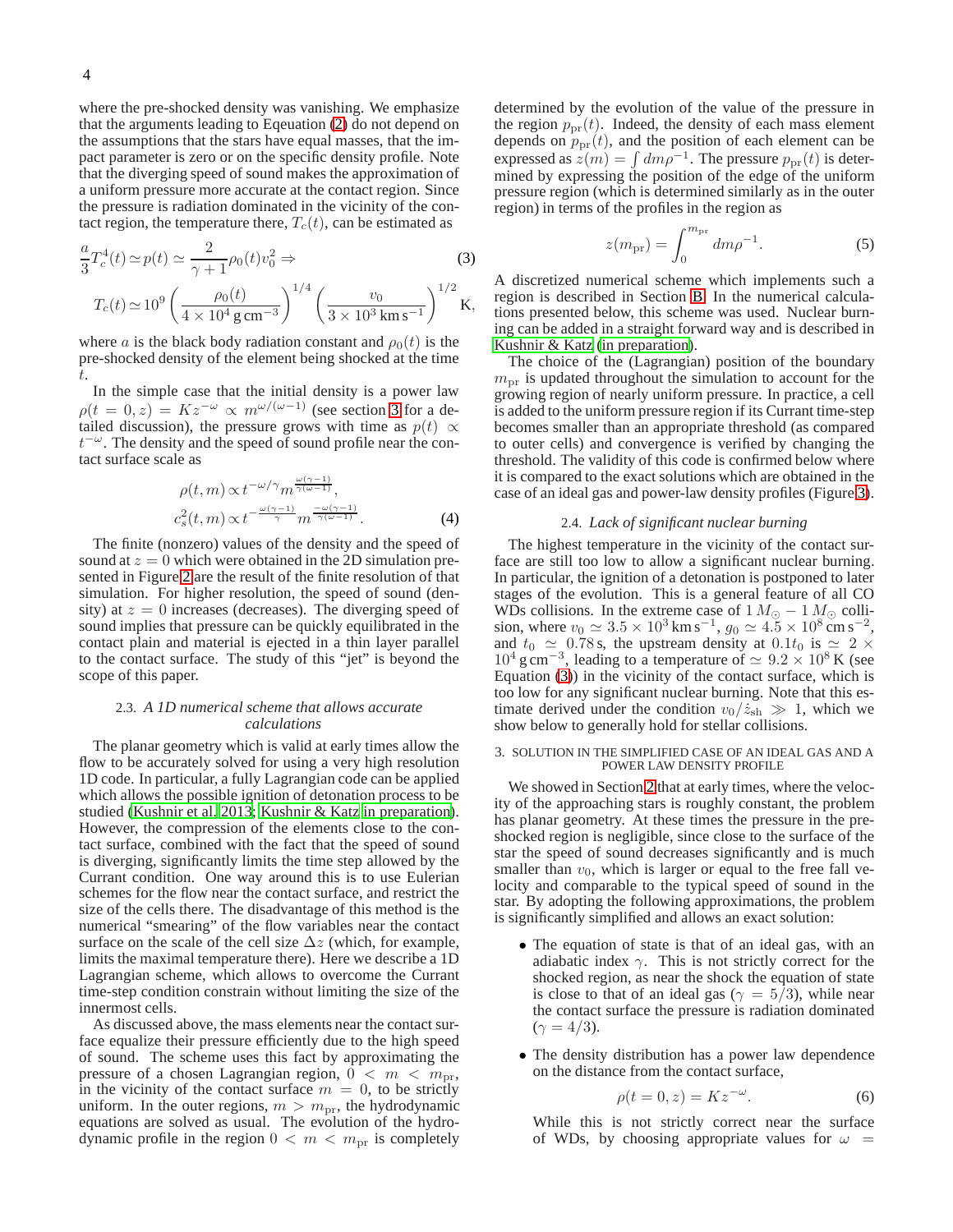$-d \log \rho / d \log z$ , the obtained solutions approximate the profiles at any given region. This approximation is also useful in collisions of other type of stars, with concrete examples including a radiative envelope with  $\omega = -3$  or efficiently convective envelope (or degeneracy pressure) with  $\omega = -3/2$  [\(Chandrasekhar 1939\)](#page-13-17).

The solution describes the position of the shock wave,  $z_{\rm sh}(t)$ and the hydrodynamical profiles between  $z = 0$  and  $z =$  $z_{\rm sh}(t)$  at any given time t after contact. In particular, we show that  $v_0/\dot{z}_{\rm sh} \gtrsim 7$  for all  $\gamma$  and  $\omega$  values that represent stellar collisions.

Since there are only three dimensional variables in the problem,  $v_0$ , K, and t, it is reasonable to assume that any dimensional quantity is given by the appropriate combination of these (up to a dimensionless multiplication factor) and the solution is self-similar. The profiles depend on the non-dimensional parameters  $\omega$ ,  $\gamma$  and normalized location  $z/z_{\rm sh}(t)$ . The self-similarity allows the hydrodynamic partial equations to be reduced to an ordinary differential equation which can be easily (numerically) solved. The self-similarity solution is derived in Section [3.1.](#page-4-0) The equations are solved in the frame of the upstream fluid, where the problem is equivalent to a piston moving into stationary fluid, and the results are transformed back to the laboratory frame of the stellar collisions. By comparing the obtained solutions to the results of direct 1D simulations of the same problem, the validity of the exact solutions and of the 1D numerical scheme is validated. In addition to the exact solution, a simplified analytic model is derived by approximating the pressure to be exactly uniform throughout the shocked region and is shown to provide an excellent approximation (Section [3.2\)](#page-6-0). In Section [A,](#page-7-0) the solutions of the piston problem for planar, cylindrical and spherical symmetries, for all values of the density power law index  $\omega$  are presented and compared.

#### 3.1. *Exact self similar solution*

<span id="page-4-0"></span>We solve the problem in the upstream frame, where it becomes identical to a planar piston moving with velocity  $v_0$ into a stationary, cold fluid. The position of a fluid element located at a distance  $z$  from the piston (= contact surface) is given in this frame by  $r = z + v_0t$  where the initial position of the piston is at  $r = 0$ . The initial density profile is  $\rho(t = 0, r) = Kr^{-\omega}$ . The position of the shock in this frame is given by  $R_{\text{sh}}(t) = z_{\text{sh}}(t) + v_0 t$  and its velocity is  $\dot{R}_{\rm sh}(t) = \dot{z}_{\rm sh}(t) + v_0$ . The local fluid velocity in this frame is  $u = u_z + v_0$ . The notations r and  $R_{\rm sh}$  are used to be consistent with the discussion in Section [A](#page-7-0) which includes cylindrical and spherical coordinate systems.

Before solving the hydrodynamic equations, we note that the velocity of the shock is exactly constant. Most simply, by using dimensional analysis,  $R_{\rm sh}$  can only be constructed from  $v_0t$  (we discuss the validity of the dimensional analysis in Section [A.2\)](#page-7-1). Note that the shock cannot decelerate due to the zero velocity boundary condition at the piston and it cannot accelerate in the increasing density profile due to the limited energy budget at any given time (more details are given in Section [A.2\)](#page-7-1).

Using dimensional arguments, it is possible to show that in the case where the flow is independent of any characteristic length scale, the flow fields must be of a self-similar form (e.g. [Zel'dovich & Raizer 1966](#page-13-18); [Waxman & Shvarts 2010\)](#page-13-19) which we choose to be

<span id="page-4-1"></span>
$$
u = \dot{R}_{sh} \xi U(\xi), \ c_s = \dot{R}_{sh} \xi C(\xi), \ \rho = K R_{sh}^{-\omega} G(\xi), \quad (7)
$$

where  $u(r, t)$ ,  $c_s(r, t)$ , and  $\rho(r, t)$  are the fluid velocity, sound speed, and density, respectively, and

<span id="page-4-2"></span>
$$
\xi(r,t) = r/R_{\rm sh}(t) = r/(\dot{R}_{\rm sh}t)
$$
\n(8)

is the similarity parameter which is unity at the shock position. Note that the density scales like  $R_{\rm sh}^{\rm -\omega}$  since (for strong shocks) the density just behind the shock wave is a constant factor,  $(\gamma + 1)/(\gamma - 1)$ , times the pre-shocked density just ahead of the shock which is given by  $KR_{\text{sh}}^{-\omega}$ . The value of  $\xi$ at the piston's position,  $r_p = v_0 t$ , is given by

$$
\xi_p = v_0 / \dot{R}_{\rm sh}.\tag{9}
$$

Finally, the pressure is given by  $p = \rho c^2/\gamma =$  $KR_{\text{sh}}^{-\omega}P(\xi)\dot{R}^2/\gamma$ , where  $P(\xi) = G(\xi)\xi^2C^2(\xi)$ .

Using Equations  $(7)$  and  $(8)$ , the hydrodynamic equations, Equations [\(A2\)](#page-7-2) (with  $n = 1$  representing the planar case), can be expressed as a single ordinary differential equation, Equation [\(A4\)](#page-7-3),

$$
\frac{dU}{dC} = \frac{\Delta_1(U, C)}{\Delta_2(U, C)},
$$

and one quadrature, Equation [\(A5\)](#page-7-4),

$$
\frac{d\ln\xi}{dU} = \frac{\Delta(U, C)}{\Delta_1(U, C)} \quad \text{or} \quad \frac{d\ln\xi}{dC} = \frac{\Delta(U, C)}{\Delta_2(U, C)},
$$

where  $\Delta$ ,  $\Delta_1$ , and  $\Delta_2$  are given by

$$
\Delta = C^2 - f^2,
$$
  
\n
$$
\Delta_1 = Uf^2 - C^2 \left( U - \frac{\omega}{\gamma} \right),
$$
  
\n
$$
\Delta_2 = C \left[ f^2 - C^2 + \frac{(\gamma - 1)\omega C^2}{2\gamma} \right],
$$
\n(10)

where

$$
f = 1 - U.\tag{11}
$$

The boundary condition at the piston position is  $u(t, r_p) =$  $v_0$  which can be expressed as

$$
U(\xi_p) = 1.
$$
 (12)

The Rankine–Hugoniot relations at the shock front determine the boundary conditions for the self-similar solutions to be (e.g. [Zel'dovich & Raizer 1966\)](#page-13-18)

<span id="page-4-3"></span>
$$
U(1) = \frac{2}{\gamma + 1}, \quad C(1) = \frac{\sqrt{2\gamma(\gamma - 1)}}{\gamma + 1}, \quad G(1) = \frac{\gamma + 1}{\gamma - 1}.
$$
\n(13)

As illustrated here and in Section [A](#page-7-0) (see also [Guderley](#page-13-20) [1942;](#page-13-20) [Meyer-Ter-Vehn & Schalk 1982;](#page-13-21) [Waxman & Shvarts](#page-13-22) [1993\)](#page-13-22), many of the properties of the self-similar flows may be inferred by analyzing the contours in the  $(U, C)$ -plane determined by Equation [\(A4\)](#page-7-3). Numerical integration of Equations [\(A4\)](#page-7-3) shows that for solutions starting at the strong shock point, Equations [\(13\)](#page-4-3),  $C$  diverges close to the piston as  $U$  approaches 1 (see Figure [6](#page-9-0) for a representative case), implying that the speed of sound is diverging near the piston as expected. We next analyze the behavior of the solution near the piston point  $(U, C) = (1, \infty)$ . Equation [\(A4\)](#page-7-3) is given, to leading order in  $f$ , by

<span id="page-4-4"></span>
$$
\frac{d\ln f}{d\ln C} = \nu \frac{f}{C} \Rightarrow f \propto C^{\nu},\tag{14}
$$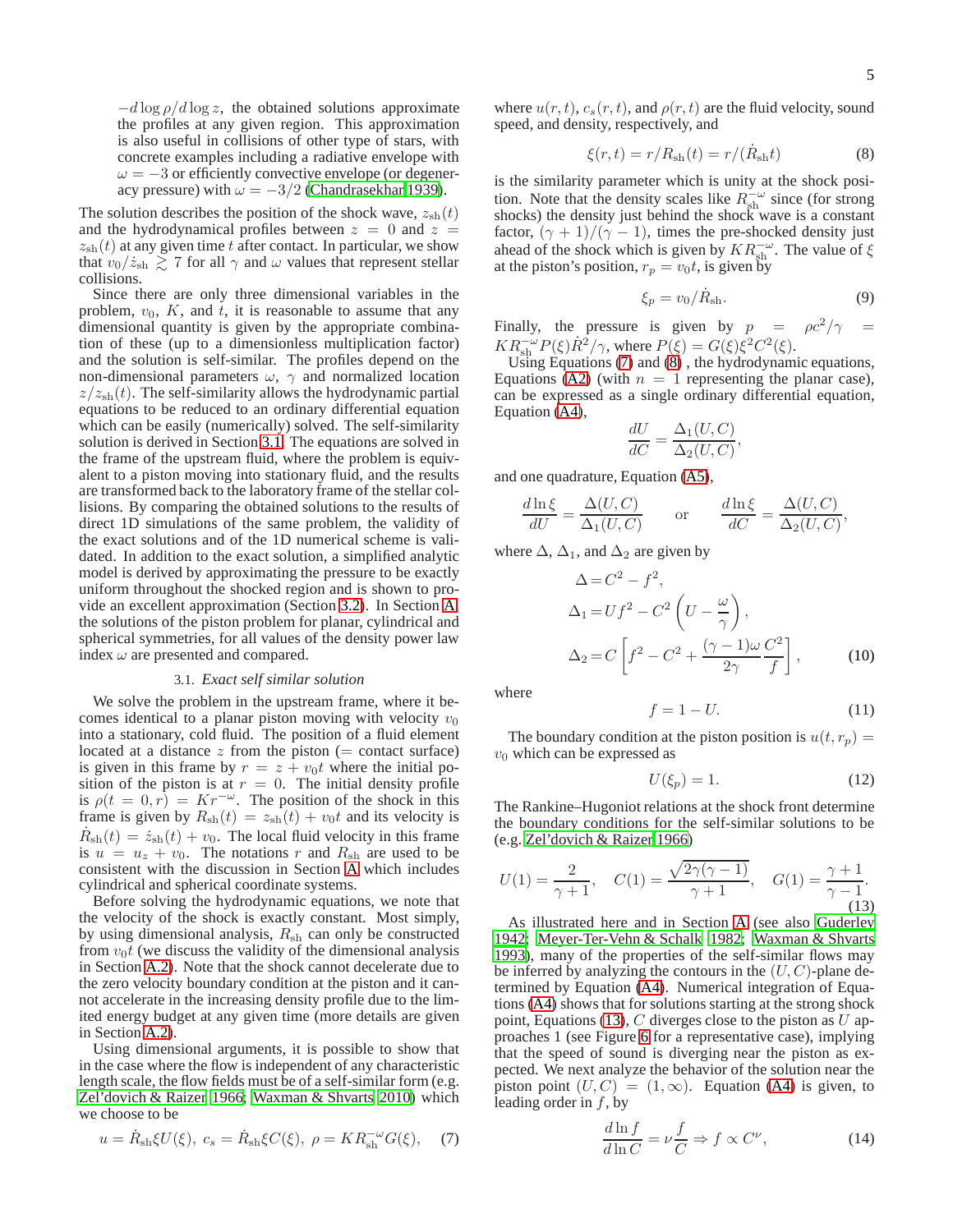where

$$
\nu = \frac{2(\gamma - \omega)}{\omega(\gamma - 1)} < 0. \tag{15}
$$

The quadrature, Equation  $(A5)$ , gives to leading order in f

<span id="page-5-1"></span>
$$
f = \left(1 - \frac{\omega}{\gamma}\right) \ln\left(\frac{\xi}{\xi_p}\right). \tag{16}
$$

Using these results and Equation [\(A6\)](#page-7-5) we find

<span id="page-5-3"></span>
$$
G \propto f^{\omega(\gamma - 1)/(\omega - \gamma)},\tag{17}
$$

and by using Equation [\(14\)](#page-4-4), we find that  $P(\xi_p)$  is finite (nonzero) implying that the pressure near the piston is not vanishing or diverging, as expected. We may now determine the dependence of the density and the speed of sound near the piston on mass and time. For a given mass element, we apply Equation [\(16\)](#page-5-1) to its trajectory  $\xi_0$  (which coincides with a  $C_0$ characteristic),

<span id="page-5-5"></span>
$$
\frac{dr}{dt} = u \Rightarrow \frac{d\ln \xi_0}{d\ln R} = -f(\xi_0),\tag{18}
$$

to get

<span id="page-5-2"></span>
$$
f \propto \ln\left(\frac{\xi_0}{\xi_p}\right) \propto R_{\rm sh}^{-(1-\omega/\gamma)} \propto t^{-(1-\omega/\gamma)}.\tag{19}
$$

At a given time, the mass scales as  $m \propto \rho \xi$ . Using this result and Equation [\(19\)](#page-5-2) with Equation [\(17\)](#page-5-3) we find  $\rho \propto$  $t^{-\omega/\gamma} m^{\omega(\gamma-1)/\gamma(\omega-1)}$ , and with Equation [\(14\)](#page-4-4) we find  $c_s^2 \propto$  $t^{-\omega(\gamma-1)/\gamma}m^{-\omega(\gamma-1)/\gamma(\omega-1)}$ , the same dependence that was derived in Equation [\(4\)](#page-3-4). Note that since the pressure, density, and velocity are finite for the whole flow, the energy contained in the self-similar solution diverges as  $t^{1-\omega}$  when  $t \to \infty$ , in accordance with the work done by the piston on the gas. This proves the consistency of the self-similar solution, as described with more details in Section [A.2.](#page-7-1)

The solutions in the collision frame can be expressed by the solutions in the upstream frame with the relation

$$
\frac{z}{z_{\rm sh}} = \frac{r - v_0 t}{R_{\rm sh} - v_0 t} = \frac{\xi - \xi_p}{1 - \xi_p}.
$$
 (20)

Note that in the collision frame the self-similar solution describes the whole space between the shock and the contact surface ( $0 \le z/z_{\rm sh} \le 1$ ). The density, speed of sound and pressure are presented for two cases ( $\gamma = 5/3, \omega = -3/2$ and  $\gamma = 4/3$ ,  $\omega = -3$ ) in Figure [3.](#page-5-0) While the pressure in the shocked region is roughly uniform, the speed of sound diverges near the contact surface and the density vanishes there.

The (normalized) shock velocity,

$$
\frac{\dot{z}_{\text{sh}}}{v_0} = \frac{\dot{R}_{\text{sh}} - v_0}{v_0} = \xi_p^{-1} - 1,\tag{21}
$$

is provided for some values of  $\gamma$  and  $\omega$  in Table [1](#page-5-4) and in Figure [4.](#page-6-1) As can be seen, for cases relevant to stellar collisions ( $\omega \leq -3/2$ ), the shock velocity is a small fraction of  $v_0$ . This fraction increases with  $\omega$ , up to a value of  $(\gamma - 1)/2$  for  $\omega = 0$  (the solution of the corresponding Riemann problem). The behavior for  $\omega > 0$  is discussed in Section [A.6.](#page-11-1) An analytic approximate expression for this velocity, Equation [\(24\)](#page-6-2), is derived below by approximating the pressure to be exactly uniform and is in excellent agreement with the exact result.

Next we compare the self-similar solution to the results of the direct 1D numerical simulations described in section [2.3](#page-3-1)



<span id="page-5-0"></span>FIG. 3.— The self-similar profiles (speed of sound, pressure, and density) in the collision frame, normalized by their values immediately behind the shock front (denoted by a subscript  $\vec{d}$ ), are presented in black solid lines for two cases:  $\gamma = 5/3$ ,  $\omega = -3/2$  (left) and  $\gamma = 4/3$ ,  $\omega = -3$  (right). While the pressure in the shocked region is roughly uniform, the speed of sound (density) diverges (vanishes) near the contact surface. The profiles of the flow variables, from a numerical calculation, at the time the shock arrived to the edge of the computational grid, are presented in red dashed lines. The numerical profiles agree with the self-similar profiles to better than 1% in the range  $z/z_{\rm sh} > 10^{-6}$ . The outer positions of the uniform pressure region at that time,  $z_{\rm pr}/z_{\rm sh}$ , are marked with red circles. The transition between the uniform pressure region and the regular region is smooth, and the numerical solution agrees with the self-similar solution in both regions. The excellent agreement between the results validates both the self-similar solution and the numerical scheme.

<span id="page-5-4"></span>

|  | TABLE 1<br><b>SOME VALUES OF</b>           |        |                               |
|--|--------------------------------------------|--------|-------------------------------|
|  |                                            |        |                               |
|  | $\dot{z}_{\rm sh}/v_0 = \xi_p^{-1} - 1$ AS |        |                               |
|  | FUNCTION OF $\omega$ AND $\gamma$          |        |                               |
|  |                                            |        |                               |
|  |                                            |        | $\omega = -3$ $\omega = -3/2$ |
|  | 4/3                                        | 0.0447 | 0.0704                        |

5/3 0.0939 0.1462

for the same ideal gas equation of state and density profiles. The initial mesh consists of  $N$  cells with a uniform spacing,  $\Delta z$ . The initial pressure was chosen such that the outgoing shock wave is always strong. The shock trajectories for two representative cases, calculated with  $N = 8000$ , are shown in Figure [5.](#page-6-3) The agreement of the numerical trajectories with the self-similar trajectories is better than 0.5%. The profiles of the flow variables, at the time the shock arrived to the edge of the computational grid, are shown in Figure [3.](#page-5-0) The numerical profiles agree with the self-similar profiles to better than 1% in the range  $\bar{\xi} > 10^{-6}$ . The outer positions of the uniform pressure region at that time,  $z_{pr}/z_{sh}$ , are marked with circles. The transition between the uniform pressure region and the regular region is smooth, and the numerical solution agrees with the self-similar solution in both regions. The excellent agreement between the results validates both the self-similar solution and the numerical scheme.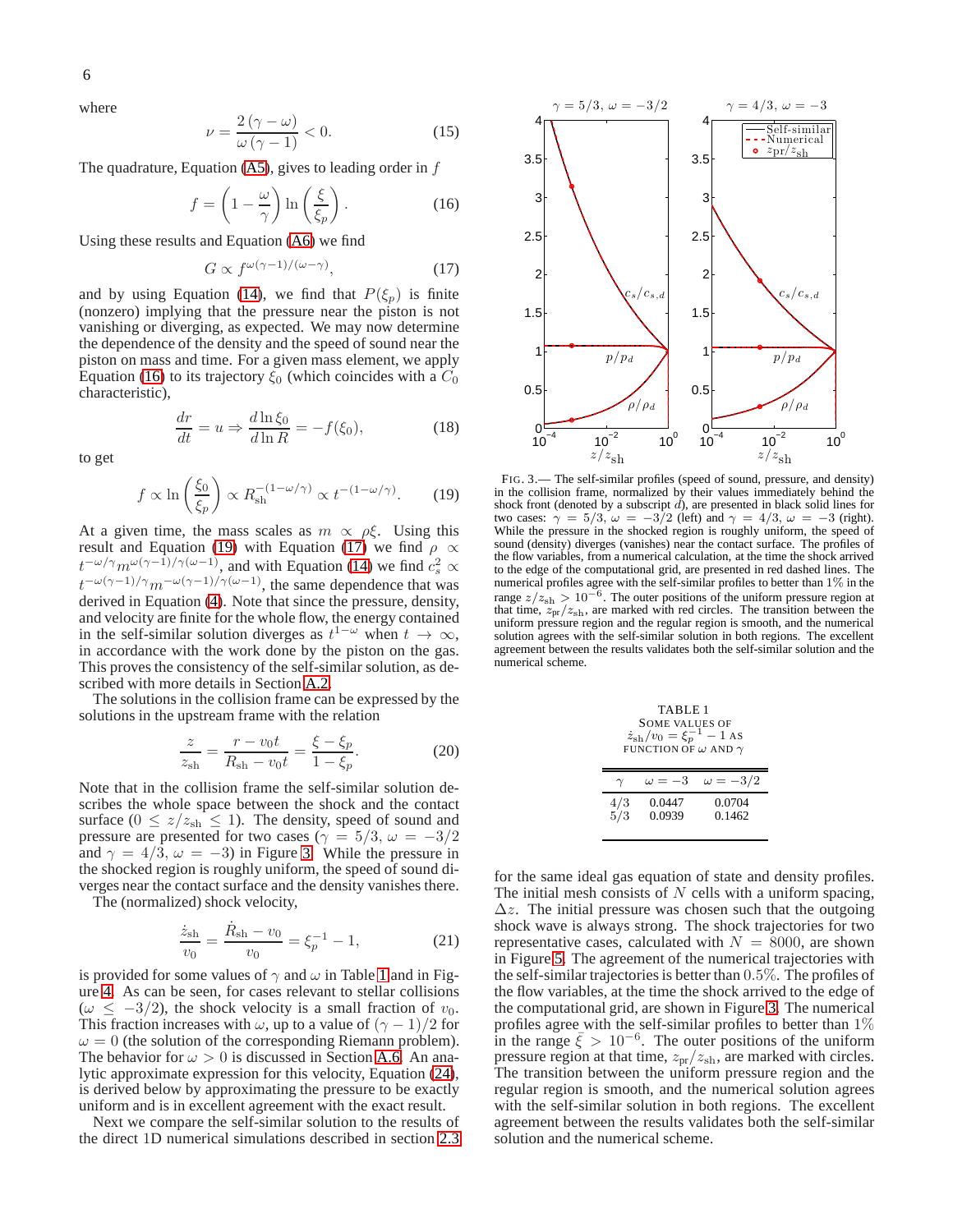

<span id="page-6-1"></span>FIG. 4.— The shock velocities in the collision frame (normalized by  $v_0$ ) as function of  $\omega$  for  $\gamma = 4/3, 5/3$  are shown in black. For cases relevant to stellar collisions ( $\omega \le -3/2$ ), the shock velocity is a small fraction of  $v_0$ . This fraction increases with  $\omega$ , up to a value of  $(\gamma - 1)/2$  for  $\omega = 0$  (the solution of the corresponding Riemann problem). The behavior for  $\omega > 0$ is discussed in Section [A.6.](#page-11-1) The simple analytic solution given by Equation [\(24\)](#page-6-2), which is derived under the assumption that the pressure is uniform, is shown in red. The analytic expression provides an excellent approximation to the exact solution and is accurate to better than 6% for  $4/3 < \gamma < 5/3$ and  $-10 < \omega < -1$ .



<span id="page-6-3"></span>FIG. 5.— The shock trajectories in the collision frame are presented for two cases:  $\gamma = 5/3$ ,  $\omega = -3/2$  (solid line) and  $\gamma = 4/3$ ,  $\omega = -3$  (dashed line). The trajectories from a numerical calculation are presented in circles (the initial mesh consists of 8000 cells with a uniform spacing,  $\Delta z$ ). The agreement of the numerical trajectories with the self-similar trajectories is better than 0.5%. .

#### 3.2. *Simple analytic solution*

<span id="page-6-0"></span>We next provide a simple analytic solution by using the fact that the pressure is nearly uniform. Assuming that the pressure is exactly uniform between the contact surface and the shock, we can use the same arguments that lead to equation [\(2\)](#page-2-3), to express the velocity of the fluid element immediately at the downstream of the shock. The pressure  $p_{\text{pr}}(t)$  in the shocked region is given by its value in the immediate downstream and grows with time as  $p_{\text{pr}}(t) \propto \rho_0(t) \propto t^{-\omega}$ . The density of a given mass element in the downstream grows with time as it is adiabatically compressed,  $\rho(t,m) \propto p_{\text{pr}}(t)^{1/\gamma} \propto$  $t^{-\omega/\gamma}$ . The size of each element thus shrinks according to  $dx/dm = \rho^{-1} \propto t^{\omega/\gamma}$ . This implies that the entire Lagrangian region between  $0$  and  $m$  scales in the same way  $z(t, m) \propto t^{\omega/\gamma}$  and thus the fluid velocity of each element

satisfies

$$
u_z(m) = \frac{\partial z(t, m)}{\partial t} = \frac{\omega}{\gamma} \frac{z(t, m)}{t}.
$$
 (22)

Applying this to the element which is immediately downstream of the shock we obtain the following equation:

$$
u_z|_{\rm sh} = \frac{\omega}{\gamma} \dot{z}_{\rm sh}.
$$
 (23)

By using the strong shock jump condition,  $\dot{z}_{\rm sh}-u_z|_{\rm sh} = (\gamma 1)/(\gamma + 1)(\dot{z}_{\rm sh} + v_0)$ , we can solve for  $\dot{z}_{\rm sh}$  in terms of  $v_0$ ,

<span id="page-6-2"></span>
$$
\frac{\dot{z}_{\text{sh}}}{v_0} = \frac{\gamma(\gamma - 1)}{2\gamma - \omega(\gamma + 1)}.\tag{24}
$$

As can be seen in Figure [4,](#page-6-1) equation [\(24\)](#page-6-2) provides an excellent approximation to the exact solution and is accurate to better than 6% for  $4/3 < \gamma < 5/3$  and  $-10 < \omega < -1$ . This expression does not capture the growing shock velocity (normalized by  $v_0$ ) as  $\omega$  approaches 0 since the pressure is significantly non-uniform in the downstream region at these values. The hydrodynamic profiles under this approximation are exact power-laws with indexes as in Equation [\(4\)](#page-3-4), and amplitudes set by the shock jump conditions.

### 4. SUMMARY AND DISCUSSION

The early phase of the hydrodynamic evolution following the collision of two stars is analyzed, focusing on the region near the contact region. It was shown in Section [2](#page-1-0) that the shocked region has a planar symmetry, a uniform pressure, and a diverging (vanishing) speed of sound (density) when approaching the contact surface (Equation [\(2\)](#page-2-3)). The temperature reaches a finite value towards the contact surface (Equation [\(3\)](#page-3-3)), since the vanishing density and the finite pressure near the contact surface imply that the pressure is dominated by radiation. We showed in Section  $2.\bar{4}$  that for all CO WDs collisions this temperature is generally too small for any appreciable nuclear burning at early times  $t \lesssim 0.1v_0/g_0$ , before the velocity increases due to the gravitational acceleration. In particular, the ignition of a detonation is postponed to later stages of the evolution. This is tightly related to the fact that the shock moves very slowly in the collision frame compared to the fast approach speed  $v_0$  (see Figure [4](#page-6-1) and Table [1\)](#page-5-4).

The divergence of the speed of sound has an important consequences for numerical studies of the stellar collisions. The numerical Currant condition will require a rapidly decreasing time step for higher resolutions, making convergence tests exceedingly expensive unless dedicated schemes are used. We described in Sections [2.3](#page-3-1) and [B](#page-11-0) a new 1D Lagrangian numerical scheme to achieve this.

We provided self-similar planar exact solutions for the simplified case of a power-law density profile and an ideal equation of state in Section [3.1.](#page-4-0) These solutions provide rough approximations that capture the main features of the flow and allow a general study as well as a detailed numerical verification test problem. Finally, we derived an approximate analytic expression for the shock velocity (Equation [\(24\)](#page-6-2)) which is accurate to a few precent over a wide range of density profiles.

We thank S. Dong, E. Waxman, and E. Livne for useful discussions. D. K. gratefully acknowledges support from Martin A. and Helen Chooljian Founders' Circle. FLASH was in part developed by the DOE NNSA-ASC OASCR Flash Center at the University of Chicago. Computations were performed at PICSciE and IAS clusters.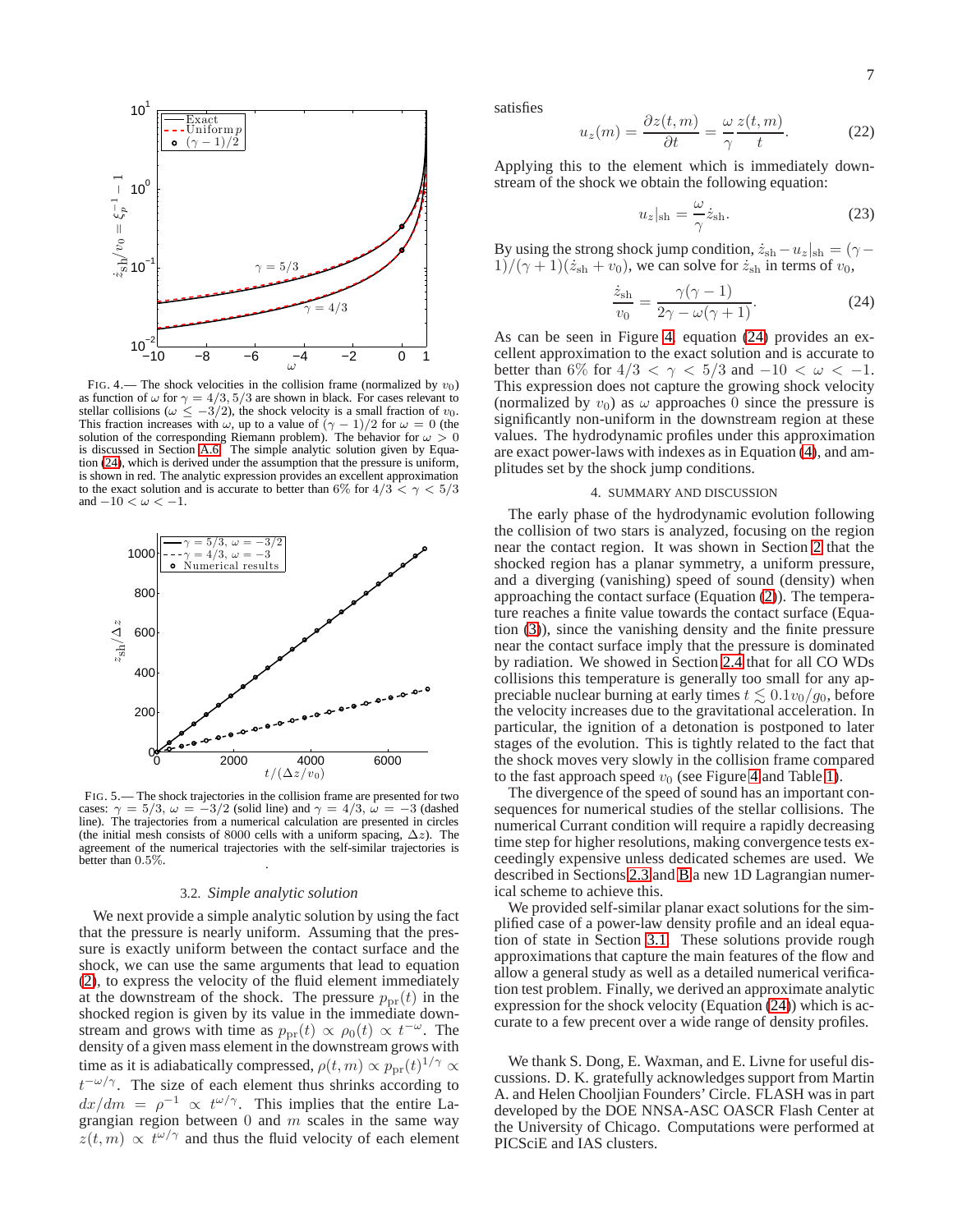### APPENDIX

### A. SELF-SIMILAR PISTON DRIVEN FLOWS

<span id="page-7-0"></span>The problem of a piston propagating into a medium with a power law density profile which is studied in Section [3.1](#page-4-0) (in the upstream frame) is the planar version of previous piston problems that were studied in cylindrical and spherical symmetries [\(Sedov 1945](#page-13-11); [Taylor 1946;](#page-13-12) [Sedov 1959,](#page-13-13) and references therein). We found it timely to present a global picture of such self similar piston problems. In Section [A.1](#page-7-6) we write down the hydrodynamic equations of the flow for planar, cylindrical and spherical symmetries ( $n = 1, 2, 3$ , respectively) along with the resulting ODEs assuming self similarity. The solutions for all geometries and all values of the density power law index  $\omega$  are presented in the sections that follow. Particular emphasis is given to the non trivial transition to accelerating shocks at sufficiently declining densities, for which we derive new results and point out interesting similarities and differences with the strong explosion problem. A detailed discussion of the solutions for the planar case with growing density profiles ( $\omega < 0$ ), which are relevant for stellar collisions, is presented in Section [3.1.](#page-4-0)

## *A.1. The equations describing self-similar flows*

<span id="page-7-6"></span>In the problems considered, a piston moves with a constant velocity  $v_0$  into a medium with an ideal gas equation of state with an adiabatic index  $\gamma$ , and an initial power-law density profile

$$
\rho(t=0,r) = Kr^{-\omega},\tag{A1}
$$

where  $r$  is the radial coordinate. The medium is assumed to have zero pressure initially and a strong shock propagates ahead of the piston. The equations describing the adiabatic 1D flow behind the shock are (e.g. [Landau & Lifshitz 1987\)](#page-13-23)

<span id="page-7-2"></span>
$$
(\partial_t + u\partial_r)\ln \rho + r^{-(n-1)}\partial_r(r^{n-1}u) = 0,
$$
  
\n
$$
(\partial_t + u\partial_r)u + \rho^{-1}\partial_r(\gamma^{-1}\rho c_s^2) = 0,
$$
  
\n
$$
(\partial_t + u\partial_r)(c_s^2\rho^{1-\gamma}) = 0,
$$
\n(A2)

where  $n = 1, 2, 3$  are for planar, cylindrical, and spherical symmetry, respectively.

Self similar solutions are obtained by substituting Equations [\(7\)](#page-4-1) and [\(8\)](#page-4-2) in the hydrodynamic Equations [\(A2\)](#page-7-2), with a shock velocity scaling (the shock velocity is not constant in general),

$$
\dot{R}_{\rm sh} = AR_{\rm sh}^{\delta}.
$$
\n(A3)

The partial differential equations, Equations [\(A2\)](#page-7-2), are replaced with a single ordinary differential equation [\(Zel'dovich & Raizer](#page-13-18) [1966;](#page-13-18) [Waxman & Shvarts 2010\)](#page-13-19),

<span id="page-7-3"></span>
$$
\frac{dU}{dC} = \frac{\Delta_1(U, C)}{\Delta_2(U, C)},\tag{A4}
$$

and one quadrature

<span id="page-7-4"></span>
$$
\frac{d\ln\xi}{dU} = \frac{\Delta(U, C)}{\Delta_1(U, C)} \quad \text{or} \quad \frac{d\ln\xi}{dC} = \frac{\Delta(U, C)}{\Delta_2(U, C)}.
$$
\n(A5)

The normalized density,  $G$ , is given implicitly by

<span id="page-7-5"></span>
$$
(\xi C)^{-2(n-\omega)}|1-U|^{\lambda}G^{(\gamma-1)(n-\omega)+\lambda}\xi^{n\lambda} = \text{const}
$$
 (A6)

with

$$
\lambda = \omega(\gamma - 1) + 2\delta. \tag{A7}
$$

The functions 
$$
\Delta
$$
,  $\Delta_1$ , and  $\Delta_2$  are

$$
\Delta = C^2 - (1 - U)^2,
$$
  
\n
$$
\Delta_1 = U(1 - U)(1 - U - \delta) - C^2 \left(nU + \frac{2\delta - \omega}{\gamma}\right),
$$
  
\n
$$
\Delta_2 = C\{(1 - U)(1 - U - \delta) - \frac{\gamma - 1}{2}U[(n - 1)(1 - U) + \delta] - C^2 + \frac{2\delta + \omega(\gamma - 1)}{2\gamma} \frac{C^2}{1 - U}\}.
$$
\n(A8)

# *A.2. The self similarity assumption*

<span id="page-7-1"></span>There are two types of similarity solutions (see e.g. [Zel'dovich & Raizer 1966](#page-13-18)). Following [Kushnir & Waxman \(2010\)](#page-13-24), solutions of the first-type may be defined as solutions that are valid over the entire  $(r, t)$ -plane (or the part of which where the flow takes place). Such solutions must satisfy the global conservations laws of mass, momentum, and energy, and hence the values of the similarity exponents of such solutions may be determined by dimensional considerations. Solutions of the second-type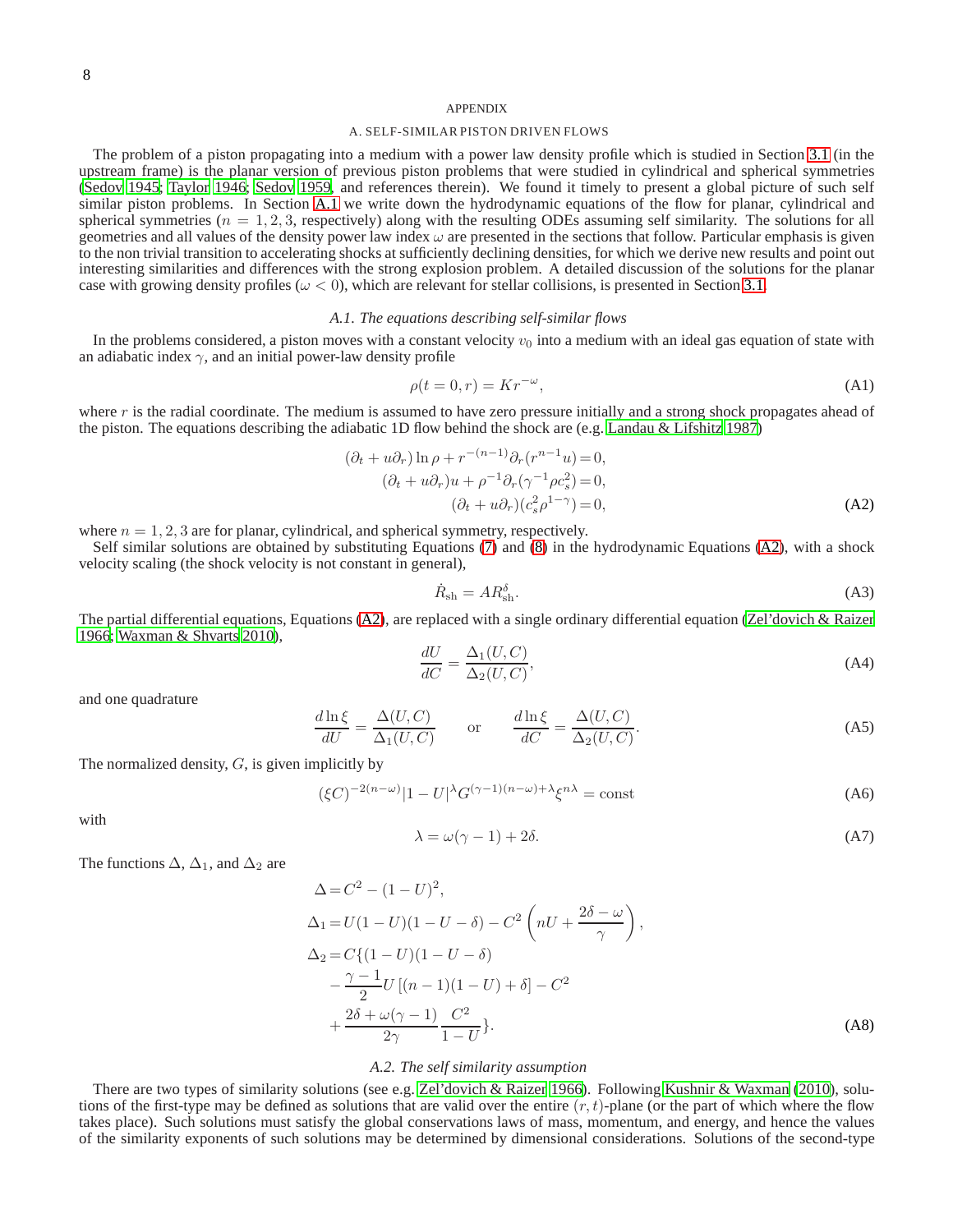may be defined as solutions which describe only part of the flow. Such solutions should be required to allow the existence of a characteristic line,  $\xi_c(R_{sh})$ , along which the self-similar solution is matched to another solution, and to comply with the global conservation laws within the region of the  $(r, t)$ -plane described by the self-similar solution (note that it is commonly accepted that the similarity exponents of a second-type solution are determined by the requirement that the solution passes through a singular point of the hydrodynamic equations, but this condition is not general enough, see [Kushnir & Waxman 2010\)](#page-13-24).

Before solving the hydrodynamic equations, we can use simple arguments to derive some properties of the self-similar solutions. To begin with, the shock must propagate with a constant velocity ( $\delta = 0$ ) or accelerate ( $\delta > 0$ ), since if it is decelerating, the piston reaches it at some finite time. Next, let us assume that for the cases where the mass near the piston is finite  $(\omega < n)$ , the self-similar solution is valid everywhere between the piston and the shock (first-type solution). Below we show that this assumption results in a consistent solution. For  $\omega \geq n$ , the mass near the piston diverges and there are no consistent self similar solutions of the entire flow. We discuss second-type self-similar solutions for this regime in Section [A.6.](#page-11-1) In the first-type case, the shock must propagate at a constant velocity, as can be derived from a few arguments. Most simply, by using dimensional analysis,  $R_{sh}$  can only be constructed from  $v_0t$ . Another argument concerns the mass element adjacent to the piston. Such an element is part of the self-similar flow and therefore its normalized position,  $\xi_p = v_0 t/R_{sh}(t)$ , must be constant, implying that  $\delta = 0$ . Moreover, since its position coincides with a  $C_0$  characteristic of the self-similar solution, given by Equation [\(18\)](#page-5-5), we must have  $U(\xi_p) = 1$ . By using Equation [\(7\)](#page-4-1), we can derive the shock velocity,  $\dot{R}_{sh} = v_0/\xi_p$ , which also equals the constant A.

A more physical argument for the constant velocity of the shock can be made by considering the total energy of the flow. The energy contained in the self-similar solution is

$$
E_s(R_{\rm sh}) = f(n) \int_{\xi_{\rm p} R_{\rm sh}}^{R_{\rm sh}} dr r^{n-1} \left( \frac{1}{2} \rho u^2 + \frac{1}{\gamma - 1} p \right)
$$
  
=  $f(n) A^2 R_{\rm sh}^{2\delta + n - \omega} K \left[ I_k(\xi_p) + I_i(\xi_p) \right],$  (A9)

with

$$
I_k(\xi) = \int_{\xi}^1 d\xi' \xi'^{n+1} G \frac{1}{2} U^2, \quad I_i(\xi) = \int_{\xi}^1 d\xi' \xi'^{n+1} G \frac{1}{\gamma(\gamma - 1)} C^2,
$$
\n(A10)

and

$$
f(n) = \begin{cases} 1 & \text{for } n = 1, \\ 2\pi & \text{for } n = 2, \\ 4\pi & \text{for } n = 3. \end{cases} \tag{A11}
$$

The  $I_k$  and  $I_i$  terms describe the kinetic and internal energy of the gas, respectively. Since at any given shock position  $R_{sh}$  the energy of the gas must be finite (nonzero),  $I_k$  and  $I_i$  cannot diverge and at least one of them is nonzero. Therefore,  $E_s(R_{sh})$ diverges as  $R_{\rm sh}^{2\delta+n-\omega}$  when  $R_{\rm sh}\to\infty$ . The energy of the gas is supplied from the work done on it by the piston,

$$
W(R_{\rm sh}) \propto \int\limits_{0}^{t(R_{\rm sh})} dt v_0 (v_0 t)^{n-1} R_{\rm sh}^{2\delta - \omega} P(\xi_p) \propto P(\xi_p) R_{\rm sh}^{2\delta + n/\alpha - \omega}.
$$
 (A12)

In order for the work done by the piston to diverge in accordance with the energy of the gas, we must have  $\alpha = 1$  ( $\delta = 0$ ). For the work done by the piston to be finite (nonzero),  $P(\xi_p)$  must be finite (nonzero), and therefore the pressure near the piston behaves as  $p(t) \propto t^{-\omega}$ . Note that if  $\delta = 0$  for  $n \geq \omega$ , then the energy of the gas is not increasing as  $R_{\rm sh} \to \infty$ , which is not physical given that the piston is performing work on the gas. This immediately shows that for  $n \geq \omega$  the self-similar solution cannot be valid near the piston, and only second-type self-similar solutions are possible, with the possibility that the shock accelerates,  $\delta > 0$  (see Section [A.6\)](#page-11-1).

It is straightforward to generalize Equation [\(4\)](#page-3-4) to the general case  $\omega < n$ , by noting that  $\rho(t = 0, r) = Kr^{-\omega} \propto m^{\omega/(\omega - n)}$ . The density and the speed of sound profiles near the contact scale as

$$
\rho(t,m) \propto t^{-\omega/\gamma} m^{\frac{\omega(\gamma-1)}{\gamma(\omega-n)}},
$$
  

$$
c_s^2(t,m) \propto t^{-\frac{\omega(\gamma-1)}{\gamma}} m^{\frac{-\omega(\gamma-1)}{\gamma(\omega-n)}}.
$$
 (A13)

These results can be verified directly from the asymptotic behavior near the piston, derived below. The density near the piston vanishes (diverges) and the speed of sound there diverges (vanishes) for  $\omega < 0 \ (\omega > 0)$ . For  $\omega = 0$  both density and speed of sound are finite (non-zero) near the piston (for  $n = 1$  this is a simple Riemann problem, while for  $n = 2, 3$  the solutions were derived by [Sedov 1945;](#page-13-11) [Taylor 1946;](#page-13-12) [Sedov 1959](#page-13-13)).

In Sections [A.3,](#page-9-1) [A.4,](#page-9-2) and [A.5](#page-10-0) we show for  $\omega < 0$ ,  $\omega = 0$ , and  $0 < \omega < n$ , respectively, that  $I_k$  and  $I_i$  are finite, such that  $E_s(R_{sh})$  diverges as  $R_{sh}^{n-\omega}$  when  $R_{sh} \to \infty$ , in accordance with the work done by the piston on the gas. This showes that the first-type self-similar solutions are consistent. The derived shock velocity is shown for some values of  $\gamma$  and  $\omega$  in Figures [4](#page-6-1) and [7](#page-12-0) for the  $n = 1$  and  $n = 2, 3$  cases, respectively.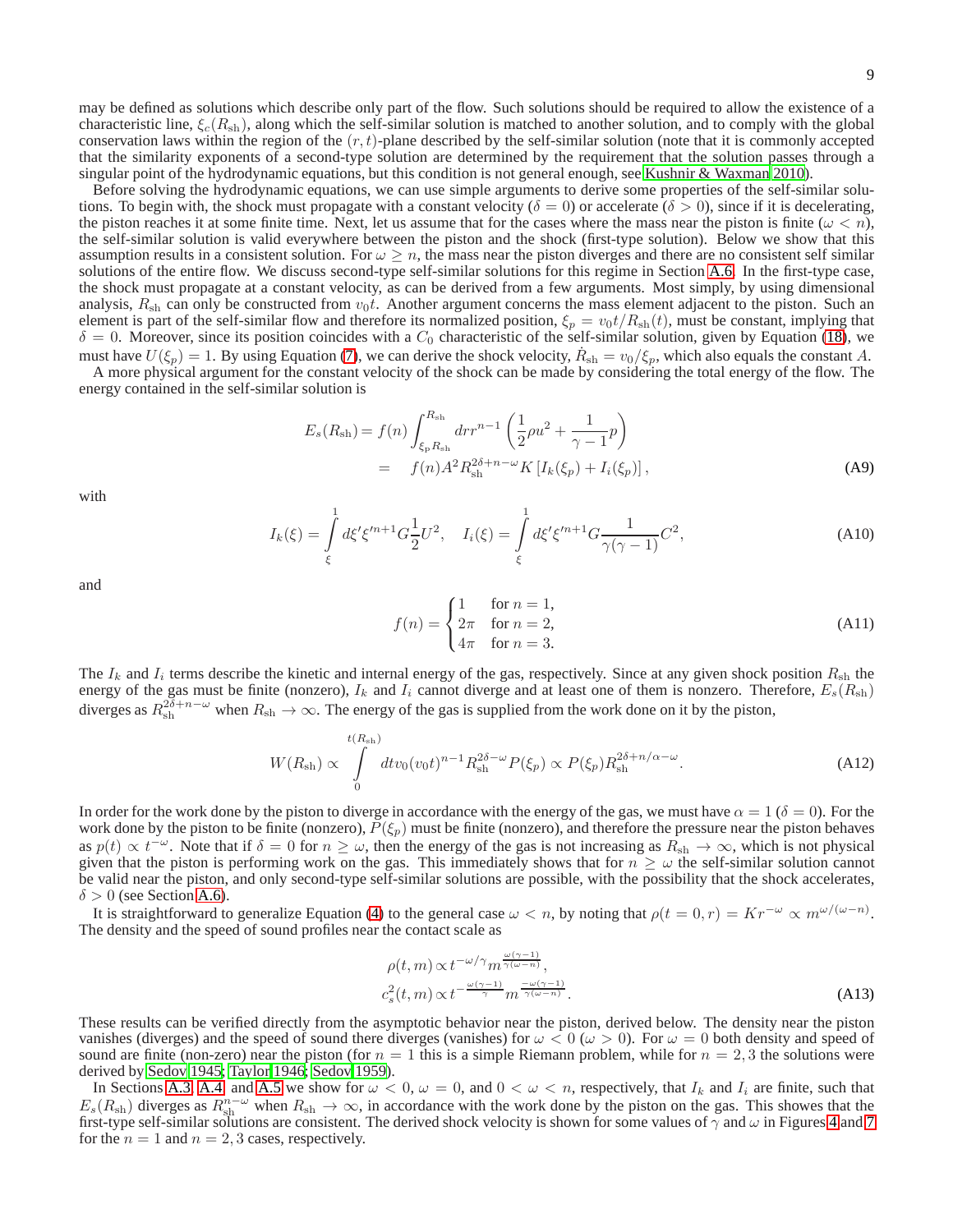

<span id="page-9-0"></span>FIG. 6.— Different types of the  $C(U)$  curves for the solutions of the piston problem, obtained for  $\omega$  values in the regimes  $\omega < 0$  (solid),  $\omega = 0$  (dashed), and  $0 < \omega < n$  (dot-dashed). Also shown as a dotted line is the sonic line,  $U + C = 1$ . The circle marks the strong shock point, Equations [\(13\)](#page-4-3), and the square marks the point $(U, C) = (1, C_p)$ .

### *A.3. Increasing density profile* ( $\omega$  < 0)

<span id="page-9-1"></span>Numerical integrations of Equations [\(A4\)](#page-7-3) starting at the strong shock point, Equations [\(13\)](#page-4-3), indicate that  $C$  diverges as  $U$ approaches 1 (see Figure [6](#page-9-0) for a representative case). Analysis of the the behavior of the solution near  $(U, C) = (1, \infty)$  shows that  $f \propto C^{\nu}$ , where

$$
\nu = \frac{2\gamma (n - \omega/\gamma)}{\omega (\gamma - 1)} < 0. \tag{A14}
$$

The quadrature, Equation [\(A5\)](#page-7-4), gives to leading order in  $f$ 

$$
f = \left(n - \frac{\omega}{\gamma}\right) \ln\left(\frac{\xi}{\xi_p}\right). \tag{A15}
$$

Using these results and Equation [\(A6\)](#page-7-5) we find

$$
G \propto f^{\omega(1-\gamma)/(n\gamma-\omega)}.\tag{A16}
$$

<span id="page-9-2"></span>Therefore,  $I_k$  and  $I_i$  are finite.

### *A.4. Constant density profile* ( $\omega = 0$ )

For planner symmetry  $(n = 1)$  this is a simple Riemann problem, and in what follows we consider the cylindrical and spherical  $(n = 2, 3,$  respectively) cases [\(Sedov 1945;](#page-13-11) [Taylor 1946;](#page-13-12) [Sedov 1959\)](#page-13-13). Numerical integration of Equations [\(A4\)](#page-7-3) shows that for solutions starting at the strong shock point, C reaches a finite (nonzero) value  $C_p$  as U approaches 1 (see Figure [6](#page-9-0) for a representative case). Note that  $(U, C) = (1, C_p)$  is not a singular point of Equations [\(A4\)](#page-7-3), but nevertheless the integration ends there, as the boundary condition for the piston is  $U(\xi_p) = 1$ . We next analyze the the behavior of the solution near  $(U, C) = (1, C_p)$ . To leading order in f, Equation [\(A4\)](#page-7-3) is given by

$$
\frac{df}{dC} = -\frac{n}{C_p} \Rightarrow f = n\left(1 - \frac{C}{C_p}\right). \tag{A17}
$$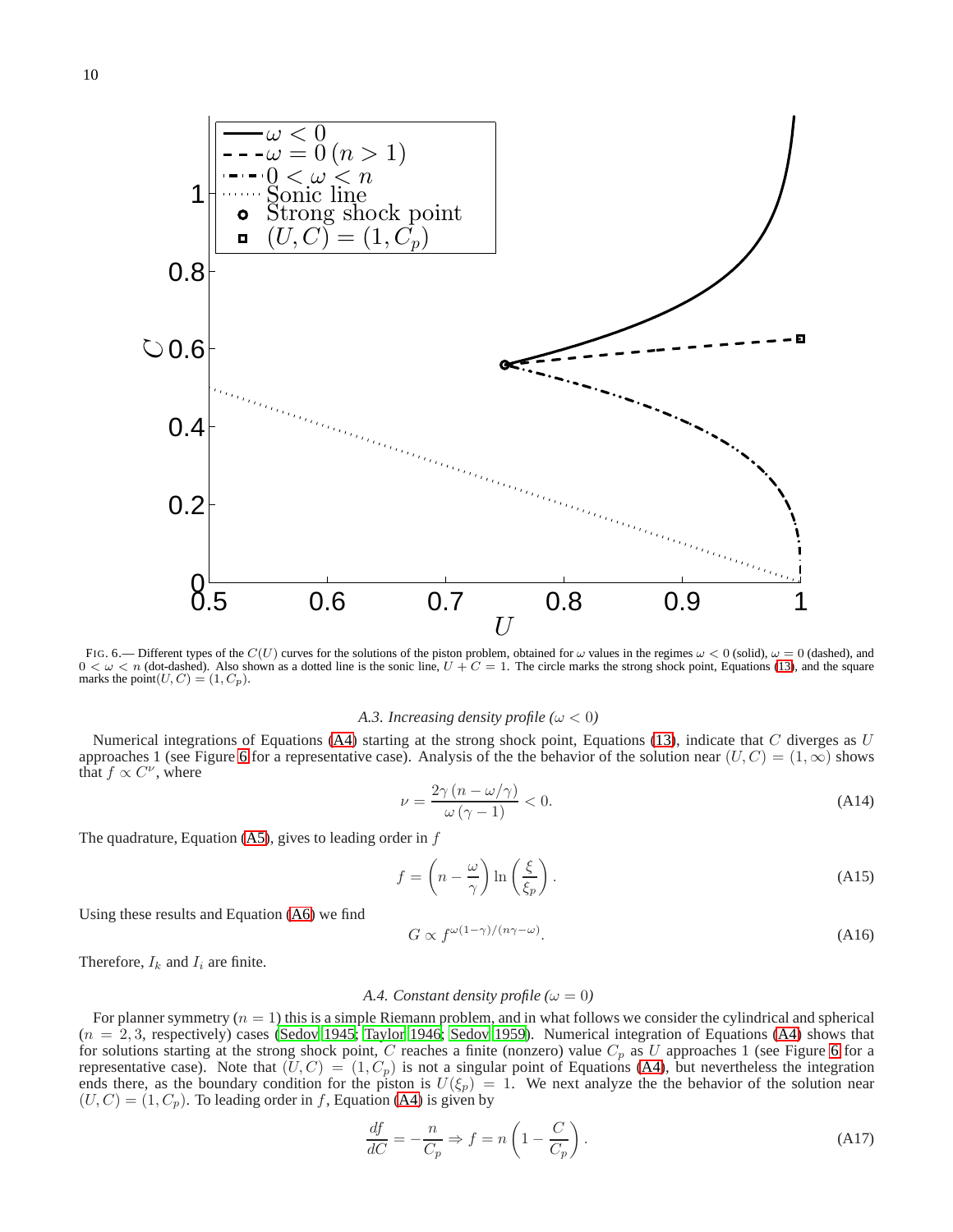The quadrature, Equation  $(A5)$ , gives to leading order in  $f$ 

$$
f = n \ln \left(\frac{\xi}{\xi_p}\right). \tag{A18}
$$

<span id="page-10-0"></span>Using these results and Equation [\(A6\)](#page-7-5) we find that G has some finite (nonzero) value near the piston. Therefore,  $I_k$  and  $I_i$  are finite.

## *A.5. Moderately decreasing density profile such that the mass near the piston is finite*  $(0 < \omega < n)$

Numerical integration of Equations [\(A4\)](#page-7-3) shows that for solutions starting at the strong shock point,  $C$  reaches zero as  $U$ approaches 1. We next analyze the the behavior of the solution near  $(U, C) = (1, 0)$ . We consider the planar case seperately  $(n = 1)$  since its analysis is somewhat different than that of the cylindrical and spherical cases  $(n = 2, 3)$ .

A.5.1 *Planar symmetry* 
$$
(n = 1)
$$

Equation [\(A4\)](#page-7-3) is given, to leading order in  $f$ , by

<span id="page-10-1"></span>
$$
\frac{d\ln f}{d\ln C} = -\frac{f^2 - C^2 \left(1 - \frac{\omega}{\gamma}\right)}{f^3 + \frac{\omega(\gamma - 1)}{2\gamma}C^2}.\tag{A19}
$$

Equation [\(A19\)](#page-10-1) implies that

<span id="page-10-3"></span>
$$
\lim_{f \to 0} \frac{d \ln f}{d \ln C} = \nu,\tag{A20}
$$

where either  $\nu = 1$  or  $\nu = 2(\gamma - \omega)/\omega(\gamma - 1) > 1$ . The quadrature, Equation [\(A5\)](#page-7-4), gives to leading order in f

$$
f = \theta \ln\left(\frac{\xi}{\xi_p}\right), \quad \theta = \begin{cases} \left(1 - \frac{\omega}{\gamma}\right), & \nu > 1, \\ \frac{\left(\gamma - 1\right)}{\gamma + 1}, & \nu = 1. \end{cases} \tag{A21}
$$

Using these results and Equation [\(A6\)](#page-7-5) we find

$$
G \propto f^{-\mu}, \quad \mu = \begin{cases} (\gamma - 1)\omega/(\gamma - \omega), & \nu > 1, \\ ((\gamma + 1)\omega - 2)/(\gamma - 1), & \nu = 1. \end{cases}
$$
 (A22)

Numerical integration of Equations [\(A4\)](#page-7-3) and [\(A5\)](#page-7-4) shows that solutions starting at the strong shock point approach  $(U, C) = (1, 0)$ along a  $\nu > 1$  curve. However, for both  $\nu = 1$  and  $\nu > 1$ ,  $I_k$  and  $I_i$  are finite.

As can be seen in Figure [4,](#page-6-1) the ratio between the shock velocity and  $v_0$  diverges in the limit where  $\omega \to 1$ . We note that  $P(\xi_p)$ approaches zero in this limit.

*A.5.2. Cylindrical and spherical symmetries* ( $n = 2, 3$ )

In this case, equation  $(A4)$  is given, to leading order in f, by

<span id="page-10-2"></span>
$$
\frac{d\ln f}{d\ln C} = -\frac{f^2 - C^2 \left(n - \frac{\omega}{\gamma}\right)}{-\frac{(\gamma - 1)(n - 1)}{2}f^2 + \frac{\omega(\gamma - 1)}{2\gamma}C^2}.
$$
\n(A23)

The solution of Equation [\(A23\)](#page-10-2) must also be of the form given by Equation [\(A20\)](#page-10-3). Assuming  $f$  tends to 0 slower than  $C$ , i.e.,  $\nu < 1$ , leads to a contradiction since Equation [\(A23\)](#page-10-2) gives  $\nu = 2/(\gamma - 1)(n - 1)$ , which is larger than 1 for  $\gamma < 3(2)$  and  $n = 2(3)$ . Therefore, *ν* must satisfy  $\nu \geq 1$ . For  $\nu > 1$ , Equation [\(A23\)](#page-10-2) gives

$$
\nu = \frac{2(n\gamma - \omega)}{\omega(\gamma - 1)},\tag{A24}
$$

which satisfies  $\nu > 1$  for  $\omega < n$ . For  $\nu = 1$ , Equation [\(A23\)](#page-10-2) gives

$$
f^{2} = \frac{2n\gamma - (\gamma + 1)\omega}{2\gamma - \gamma(\gamma - 1)(n - 1)}C^{2}.
$$
 (A25)

The solution of the quadrature, Equation [\(A5\)](#page-7-4), gives

$$
f = \theta \ln\left(\frac{\xi}{\xi_p}\right), \quad \theta = \begin{cases} \left(n - \frac{\omega}{\gamma}\right), & \nu > 1, \\ \frac{n(\gamma - 1)}{\gamma + 1}, & \nu = 1. \end{cases}
$$
 (A26)

Using these results and Equation [\(A6\)](#page-7-5) we find

<span id="page-10-4"></span>
$$
G \propto f^{-\mu}, \quad \mu = \begin{cases} (\gamma - 1)\omega/(n\gamma - \omega), & \nu > 1, \\ ((\gamma + 1)\omega - 2n)/n(\gamma - 1), & \nu = 1. \end{cases}
$$
(A27)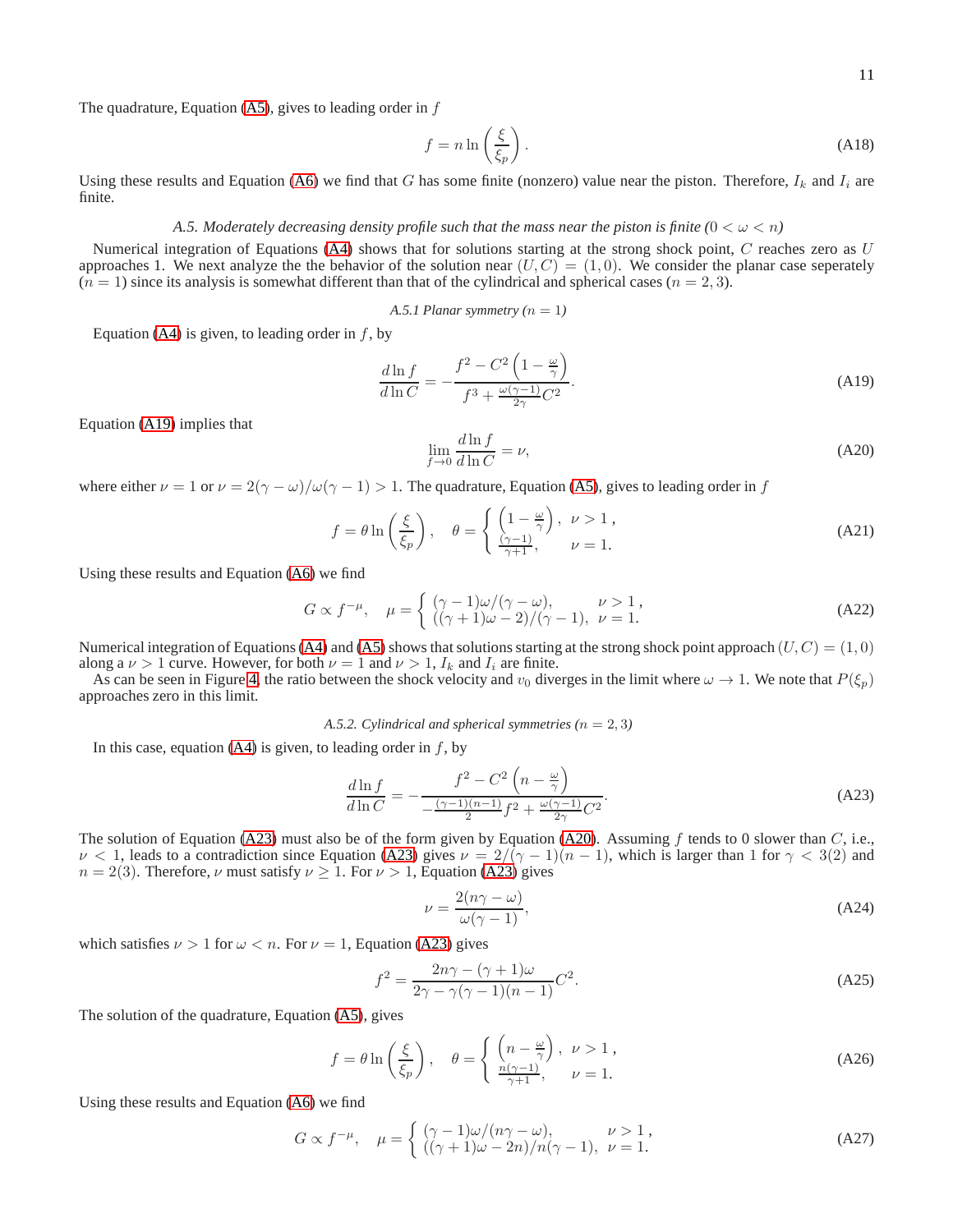Numerical integration of Equations [\(A4\)](#page-7-3) and [\(A5\)](#page-7-4) shows that solutions starting at the strong shock point approach  $(U, C) = (1, 0)$ along a  $\nu > 1$  curve. However,  $\mu < 1$  for both  $\nu = 1$  and  $\nu > 1$ , and thus  $I_k$  and  $I_i$  are finite.

As can be seen in panel (d) of Figure [7,](#page-12-0)  $\dot{R}_{sh}/v_0$  is some finite value (which depends on  $\gamma$ ) at  $\omega = 2(3)$  for  $n = 2(3)$  (unlike the planner case, for which  $\dot{R}_{\rm sh}/v_0$  diverges as  $\omega \to 1$ ).

## *A.6. Steeply decreasing density profile such that the mass near the piston diverges (* $\omega \ge n$ *)*

<span id="page-11-1"></span>We already commented, based on the energy contained in the first-type self-similar solution, that for  $\omega \geq n$  the self-similar solution cannot be valid near the piston, and only second-type self-similar solutions are possible. In what follows, we derive this directly from the properties of the self-similar solutions, assuming  $\delta = 0$ .

Numerical integration of Equations [\(A4\)](#page-7-3) for  $n = 1$  shows that for solutions starting at the strong shock point, Equations [\(13\)](#page-4-3),  $C(U)$  crosses the sonic line  $(U + C = 1)$  at a non-singular point (either  $\Delta_1 \neq$  and/or  $\Delta_2 \neq 0$ ). Therefore,  $\delta = 0$  results in a non-physical solution. For  $n = 2, 3$ , the integration shows that in the range  $n \leq \omega \leq \omega_g(\gamma, n)$  ( $\omega_g$  is increasing with  $\gamma$ ,  $\omega_g(1,n) = n$  and  $\omega_g(5/3,n) \simeq 2.09(3.26)$  for  $n = 2(3)$ , see [Waxman & Shvarts 1993,](#page-13-22) for the  $n = 3$  case), known as the "gap" region, C reaches zero as U approaches 1. For  $\omega$  values above the "gap",  $C(U)$  crosses the sonic line at a non-singular point. Thus, we only need to show that in the "gap",  $\delta = 0$  results in a non-physical solution. This is achieved by examining Equation [\(A27\)](#page-10-4), which shows that  $\mu > 1$  for both  $\nu = 1$  and  $\nu > 1$ , and therefore  $I_k$  diverges in the limit  $\xi \to \xi_p$  (this was shown for  $n = 3$  in [Kushnir & Waxman 2010](#page-13-24)).

The second-type self-similar solutions were already found for the strong explosion problem, in which a large amount of energy is deposited within a small region at the center of an initially cold gas with an initial density  $\rho = Kr^{-\omega}$ , for  $3 \le \omega \le \omega_q(\gamma, 3)$ by [Kushnir & Waxman](#page-13-24) [\(2010\)](#page-13-24) and for  $\omega_g(\gamma, 3) < \omega$  by [Waxman & Shvarts \(1993,](#page-13-22) [2010\)](#page-13-19). The equations for the strong explosion problem and for the piston problem are identical for second-type self-similar solutions (since  $\delta$  is uniquely determined by the existence of such a solution, [Kushnir & Waxman 2010\)](#page-13-24). Given that the self-similar part of the flow does not depend on the details of the non-self-similar part of the flow (one case involving an explosion, following which each mass element moves at an asymptotically constant velocity and the second case involving a piston moving at a constant velocity), these second-type self-similar solutions are also the solutions for the piston problem.

Generalizing the results of [Waxman & Shvarts](#page-13-22) [\(1993,](#page-13-22) [2010\)](#page-13-19) to  $n = 1, 2$  and of [Kushnir & Waxman](#page-13-24) [\(2010\)](#page-13-24) to  $n = 2$  is straight forward, and the details are not given here. The results are that in the "gap" the shock propagates at a constant velocity ( $\delta = 0$ ) and  $\xi_c(R_{\rm sh})$  is a  $C_0$  characteristic. Note that in this case the solution complies with the global conservation laws, since near the piston the flow deviates from the self-similar flow and the arguments given above for the divergence of  $I_k$  do not hold. For  $\omega > \omega_q(\gamma, n)$  the shock accelrates ( $\delta > 0$ ),  $\xi_c(R_{sh})$  is a  $C_+$  characteristic, and the solution passes thorough a singular point. The self-similar exponent  $\delta$  for  $\gamma = 4/3$  and  $\gamma = 5/3$  as function of  $\omega$  and n is plotted in Figure [7](#page-12-0) for both the piston problem and the strong explosion problem.

The behavior of the solution in the "gap" region shows some interesting properties. Since  $\delta = 0$  and  $\xi_c(R_{sh})$  approaches the piston (see Equation [\(18\)](#page-5-5)), we can infer the shock velocity  $\dot{R}_{sh} = v_0/\xi_p$  (there is an analog for  $v_0$  for the strong explosion problem, since for  $\omega > n$  most of the mass is near the explosion center and acquires a typical velocity). As can be seen in panel (d) of Figure [7,](#page-12-0)  $\dot{R}_{\rm sh}/v_0$  is some finite value (which depends on  $\gamma$ ) at  $\omega = \omega_g(\gamma, n)$ . In other words, the transition to accelerating shocks happens from a finite ratio of  $\dot{R}_{sh}/v_0$ . Analyzing the solutions near the transition, we find that the transition happens as the causal connection between the piston and the shock is lost. This is natural, since for  $\delta > 0$  there cannot be such a causal connection (as explained in the beginning of the appendix), and indeed these solutions include a sonic point. The loss of the causal connection happens differently for different geometries. For  $n = 1, 2$  the pressure at the piston  $P(\xi_p)$  approaches zero as ω approaches  $ω_g(γ, n)$ . For  $n = 3$  the pressure at the piston approaches some finite (nonzero) value at these limit, and the loss of connection is due to some  $\xi_a(\gamma, n) > \xi_p$ , for which  $U(\xi_a) + C(\xi_a) = 1$  (and therefore the time for a sound wave to cross this point is infinite).

### B. NUMERICAL 1D PLANAR LAGRANGIAN SCHEME

<span id="page-11-0"></span>The cells are separated into two groups based on their proximity to the contact surface. Cells  $i = 1, 2, \dots, i_{\text{pr}}$  closer than a chosen Lagrangian point  $m_{\text{pr}}$ , which is chosen as one of the nodes (node  $i_{\text{pr}}$  between cell  $i_{\text{pr}}$  and  $i_{\text{pr}}$  + 1), are assumed to have a uniform pressure  $p_{\text{pr}}$  and are treated separately from the rest of the cells. Other cells,  $i > i_{\text{pr}}$ , are advanced by a standard scheme. During each time step, properties of the cells  $i \leq i_{pr}$  are calculated as follows: for a given (unknown) next step value of the pressure  $p_{pr}(t + \Delta t)$ , the new densities  $\rho_i(t + \Delta t)$  can be calculated for each cell using the equation of state. Using the constant cell masses,  $m_i$ , and new densities  $\rho_i(t + \Delta t)$ , the total length of the region can be calculated. By comparing this length to that obtained from the velocity and force equations on the border node  $i_{pr}$ , an algebraic equation is obtained for  $p_{pr}(t + \Delta t)$ , which is solved iteratively. We next write down this equation explicitly. Fore simplicity, we ignore nuclear burning which is straight forward to incorporate.

We assume that the thermodynamic variables  $\rho_i(t)$  and  $c_{s,i}(t)$  are defined at the cells' centers. The force equation for node  $i_{pr}$  can be solved similarly as to a regular node ( $i > i_{pr}$ ), and therefore  $r_{i_{pr}}(t + \Delta t)$  is known. The task is to solve for all other variables of the uniform pressure region at the time  $t + \Delta t$ . The length of the region (or equivalently the position of the node  $i_{\text{pr}}$ ) at  $t + \Delta t$  is given by

$$
z_{\rm pr}(t + \Delta t) = \sum_{i=1}^{i_{\rm pr}} \Delta z_i(t + \Delta t) = \sum_{i=1}^{i_{\rm pr}} \frac{m_i}{\rho_i(t + \Delta t)},
$$
(B1)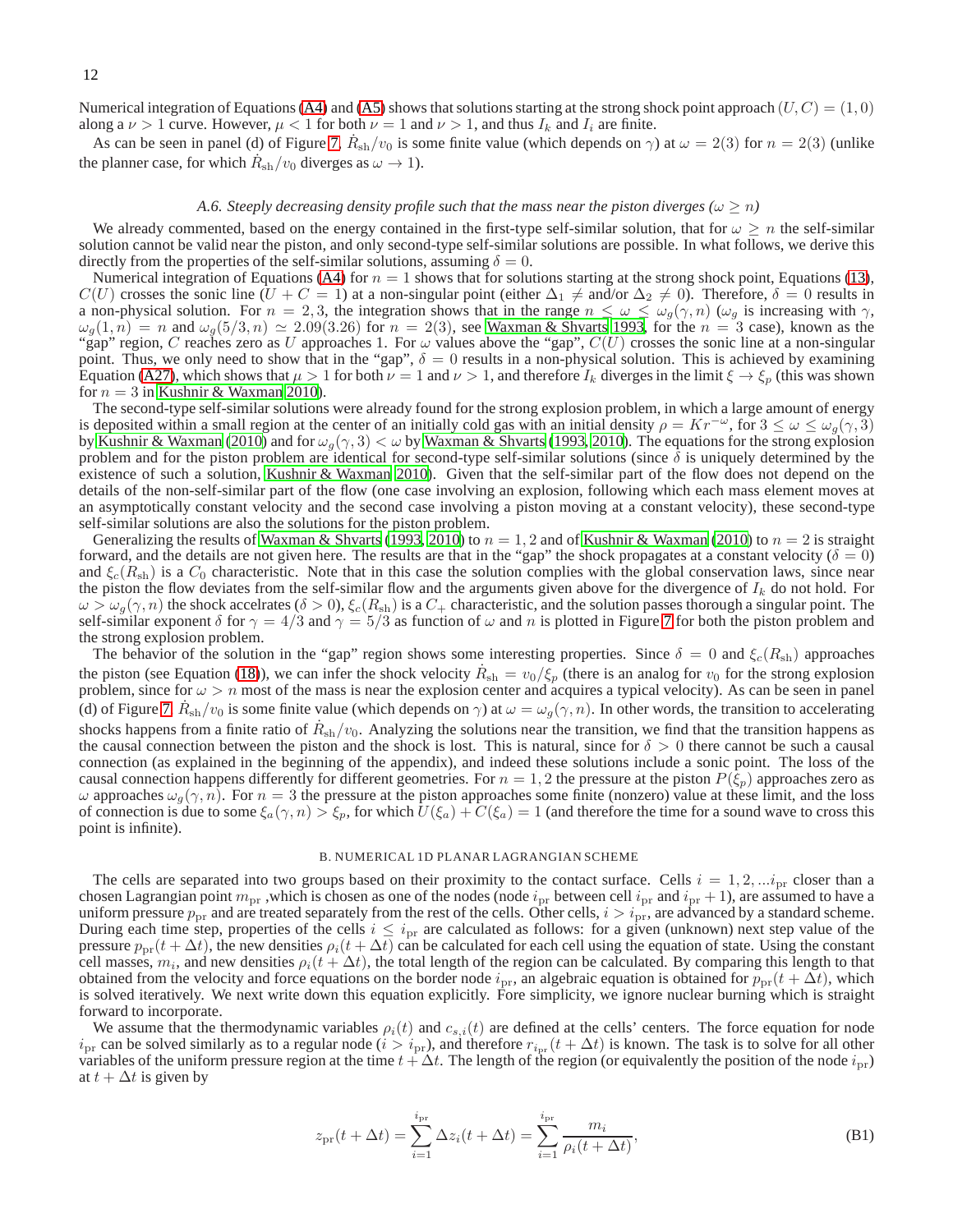

<span id="page-12-0"></span>FIG. 7.— Panels (a)-(c): the self-similar acceleration exponent  $\delta$  (where  $\dot{R}_{sh} \propto R_{sh}^{\delta}$ ) as a function of the density profile index  $\omega$  (where  $\rho(t = 0, r) \propto r^{-\omega}$ ) for  $\gamma = 5/3$  (solid line) and  $\gamma = 4/3$  (dashed line). Panel (a): planar symmetry ( $n = 1$ ). Panel (b): Cylindrical symmetry ( $n = 2$ ). Panel (c): Spherical symmetry (*n* = 3). For the strong explosion problem and  $\omega < n$ , the self-similar exponent satisfies  $\delta_{ST} = (\omega - n)/2$  [\(Sedov 1946;](#page-13-25) [von Neumann 1947](#page-13-26); [Taylor](#page-13-27) [1950\)](#page-13-27). For  $n \le \omega \le \omega_g(\gamma, n)$ , and  $n = 2, 3$ , the self-similar expon exponent was found by [Waxman & Shvarts \(1993](#page-13-22)). Panel (d): the shock velocity (normalized by  $v_0$ ) as function of  $\omega$  for  $\gamma = 5/3$  (solid line) and  $\gamma = 4/3$ (dashed line) for  $n = 2, 3$ . The inset zooms in around the "gap" region to make it clear that the shock velocity is finite there (and crosses smoothly the point  $\omega = n$ , shown as dotted line).

and similarly

$$
\sum_{i=1}^{i_{\rm pr}} \frac{m_i}{\rho_i(t)} = r_{i_{\rm pr}}(t),\tag{B2}
$$

leading to

<span id="page-12-1"></span>
$$
r_{i_{\text{pr}}}(t + \Delta t) - r_{i_{\text{pr}}}(t) = \sum_{i=1}^{i_{\text{pr}}} m_i \left( \frac{1}{\rho_i(t + \Delta t)} - \frac{1}{\rho_i(t)} \right) \simeq -\sum_{i=1}^{i_{\text{pr}}} \frac{m_i}{(\rho^2)_i (t + \Delta t/2)} \left( \rho_i(t + \Delta t) - \rho_i(t) \right),\tag{B3}
$$

In the uniform pressure region the flow is isentropic, and therefore

<span id="page-12-2"></span>
$$
\rho_i(t + \Delta t) - \rho_i(t) = \frac{p(t + \Delta t) - p(t)}{(c_s^2)_i (t + \Delta t/2)}
$$
(B4)